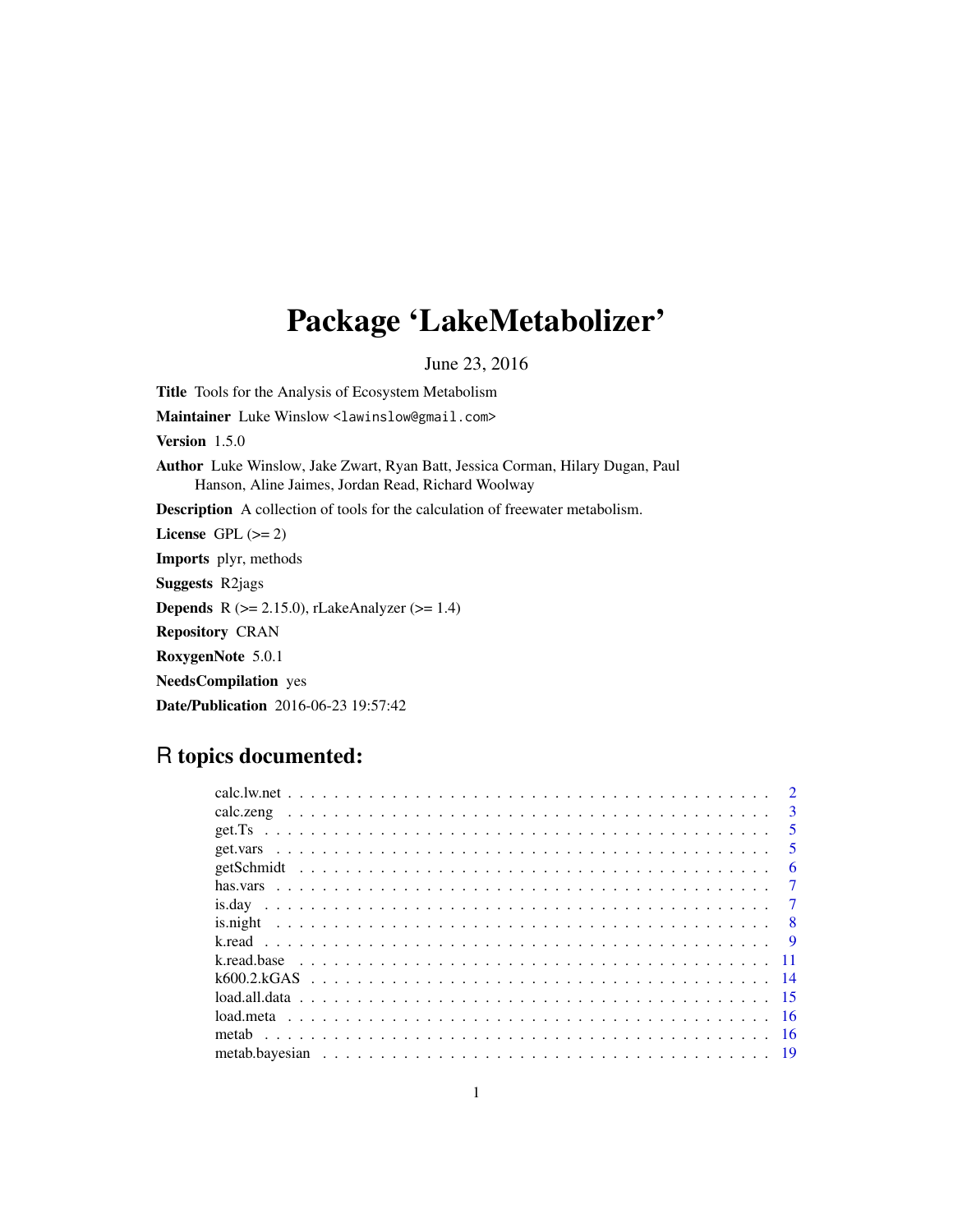#### <span id="page-1-0"></span>2 calc.lw.net

| Index | 38 |
|-------|----|

calc.lw.net *Estimate net long wave heat radiation*

## Description

Returns the net long wave radiation based on Crawford and Duchon, 1999.

## Usage

calc.lw.net(ts.data, lat, atm.press)

calc.lw.net.base(dateTime, sw, Ts, lat, atm.press, airT, RH)

## Arguments

| ts.data   | Object of class data. frame including the required variables (see details for list<br>of variables and their units) |
|-----------|---------------------------------------------------------------------------------------------------------------------|
| lat       | latitude in degrees north.                                                                                          |
| atm.press | atmospheric pressure in mb                                                                                          |
| dateTime  | vector of date time in POSIX ct format                                                                              |
| SW        | numeric value of short wave radiation, W/m2                                                                         |
| Ts        | numeric value of surface water temperature, degC                                                                    |
| airT      | numeric value of air temperature, degC                                                                              |
| <b>RH</b> | numeric value of relative humidity, $%$                                                                             |

## Value

## for calc.lw.net.base

A numeric value of net long wave heat flux in W/m^2

## for calc.lw.net

A data.frame with columns datetime and lwnet in W/m^2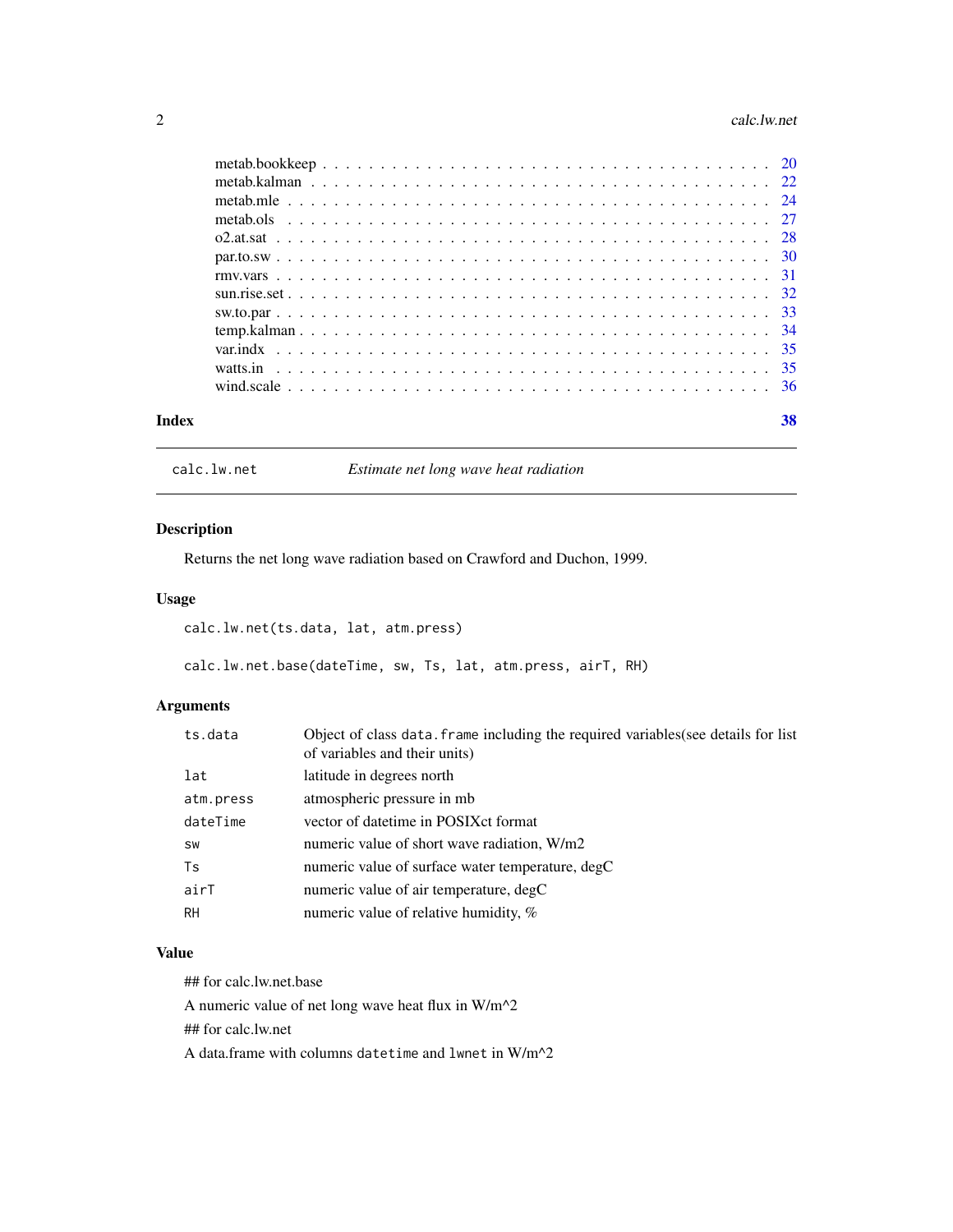#### <span id="page-2-0"></span>calc.zeng 3

#### Author(s)

R Iestyn Woolway Jordan S. Read Hilary Dugan Luke Winslow

#### References

Crawford, T.M., and Duchon, C.E. 1999. *An improved parameterization for estimating effective atmospheric emissivity for use in calculating daytime downwelling longwave radiation*. Journal of Applied Meteorology 38: 474-480.

#### See Also

[k.read](#page-8-1) and [k.macIntyre](#page-8-2)

#### Examples

```
## Base example
dateTime <- as.POSIXct("2013-12-30 23:00")
Uz <- 3
airT <- 20
RH <- 90
sw < - 800wndZ < -2Kd \leq -2lat < -54lake.area <- 5000
atm.press <- 1013
Ts <-22calc.lw.net.base(dateTime,sw,Ts,lat,atm.press,airT,RH)
## Example using timeseries in a data frame
data.path = system.file('extdata', package="LakeMetabolizer")
sp.data = load.all.data('sparkling', data.path)
# Prep the input data
ts.data = sp.data$data #pull out just the timeseries data
atm.press = 1018
lat = sp.data$metadata$latitude
lwnet = calc.lw.net(ts.data, lat, atm.press)
plot(lwnet$datetime, lwnet$lwnet)
```
calc.zeng *Estimate sensible and latent heat fluxes*

#### Description

Returns the sensible and latent heat fluxed based on Zeng et al, 1998'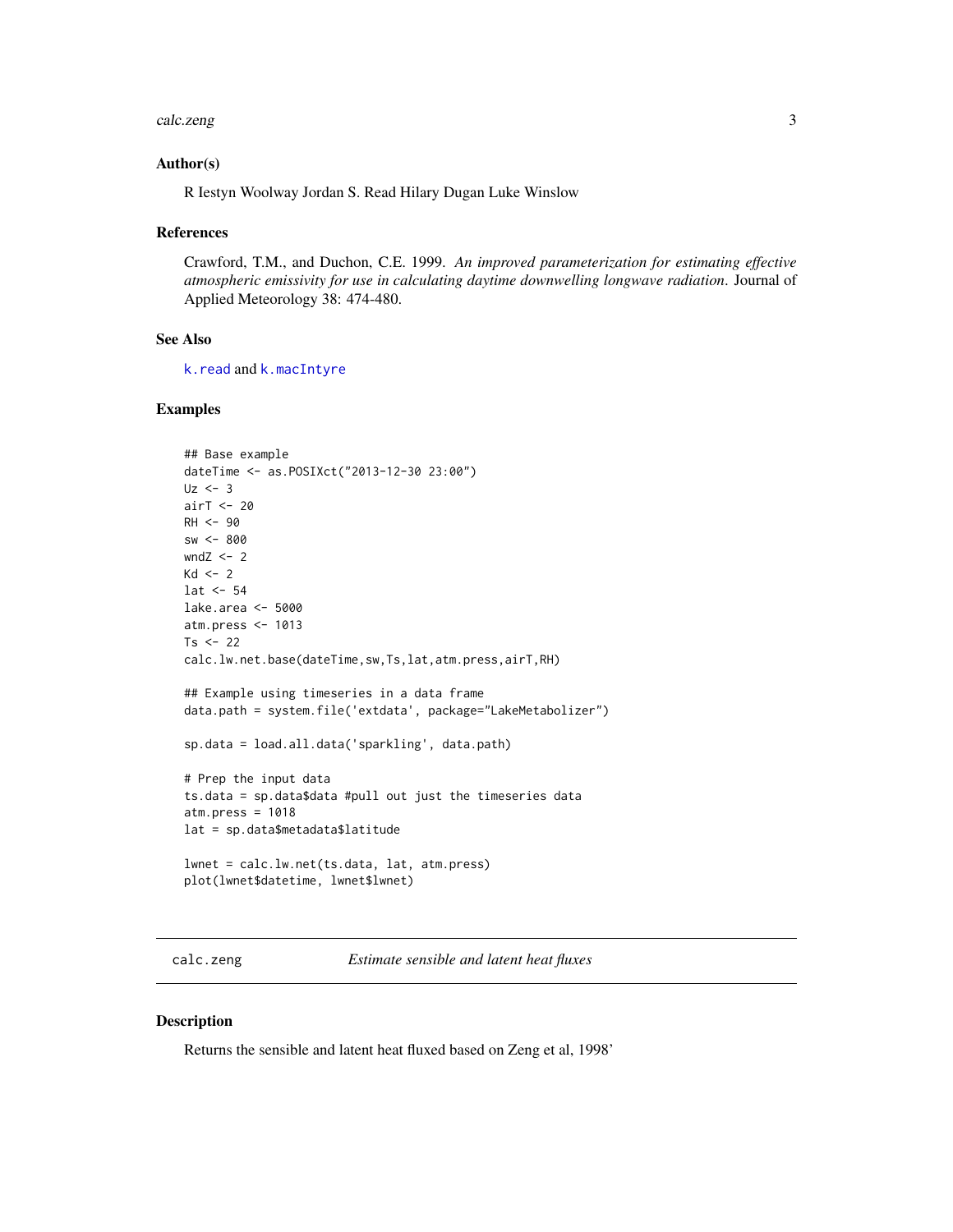#### <span id="page-3-0"></span>Usage

calc.zeng(dateTime,Ts,airT,Uz,RH,atm.press,wnd.z,airT.z,RH.z)

## Arguments

| dateTime  | vector of date time in POSIX ct format                |
|-----------|-------------------------------------------------------|
| Ts        | numeric value of surface water temperature, degC      |
| airT      | numeric value of air temperature, degC                |
| Uz        | numeric value of wind speed, m/s                      |
| <b>RH</b> | numeric value of relative humidity, %                 |
| atm.press | atmospheric pressure in mb                            |
| wnd.z     | height of wind measurement, m                         |
| airT.z    | height of air temperature measurement, m (optional)   |
| RH.z      | height of relative humidity measurement, m (optional) |

## Value

A data.frame including sensible and latent heat flux estimates, and other variables used in calculating these fluxes.

#### Author(s)

R. Iestyn. Woolway

#### References

Zeng, X., M. Zhao., and Dickinson, R.E. 1998. *Intercomparison of bulk aerodynamic algorithms for the computation of sea surface fluxes using TOGA COARE and TAO data*. Journal of Climate 11: 2628-2644.

## See Also

[k.read](#page-8-1)

```
dateTime <- as.POSIXct("2013-12-30 23:00")
Ts <- 22.51
airT <- 20
Uz \leq -3RH <- 90
atm.press <- 1013
wnd.z < -2calc.zeng(dateTime,Ts,airT,Uz,RH,atm.press,wnd.z)
```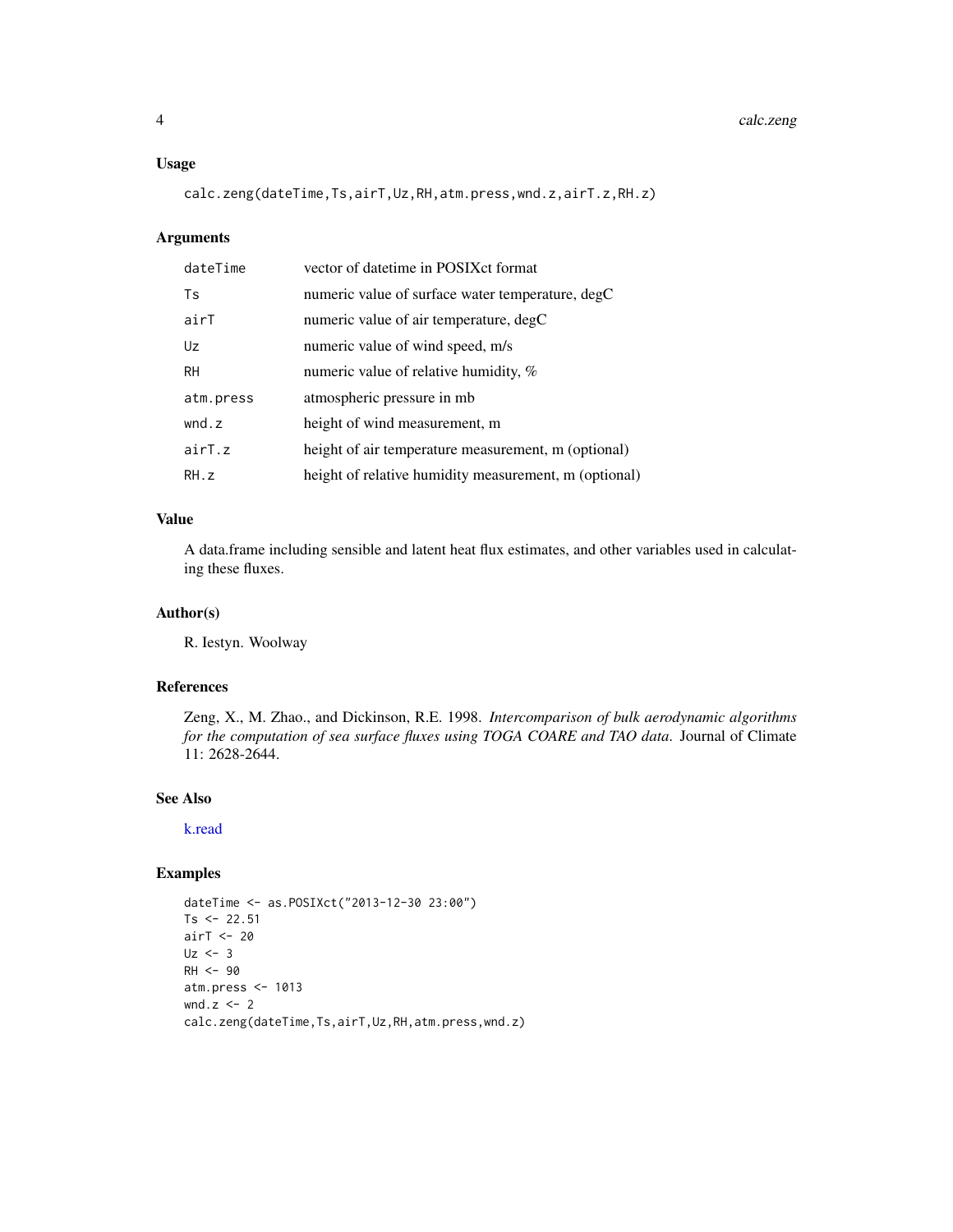<span id="page-4-0"></span>

grabs best available data for surface water temperature

## Usage

 $get.Ts(data, s.random = c(0, 1))$ 

## Arguments

| data    | Object of class data.frame                                                                             |
|---------|--------------------------------------------------------------------------------------------------------|
| s.range | a numeric vector of length=2 with the range for depth measurements to still be<br>considered 'surface' |

## Value

An object of class data.frame

#### Author(s)

Jordan S. Read

## See Also

[has.vars](#page-6-1) [get.vars](#page-4-1) [rmv.vars](#page-30-1)

<span id="page-4-1"></span>get.vars *subsets data.frame according to header names*

## Description

subsets data according to header names

## Usage

get.vars(data, var.names)

#### Arguments

| data      | Object of class data.frame                   |
|-----------|----------------------------------------------|
| var.names | A character vector of names to get from data |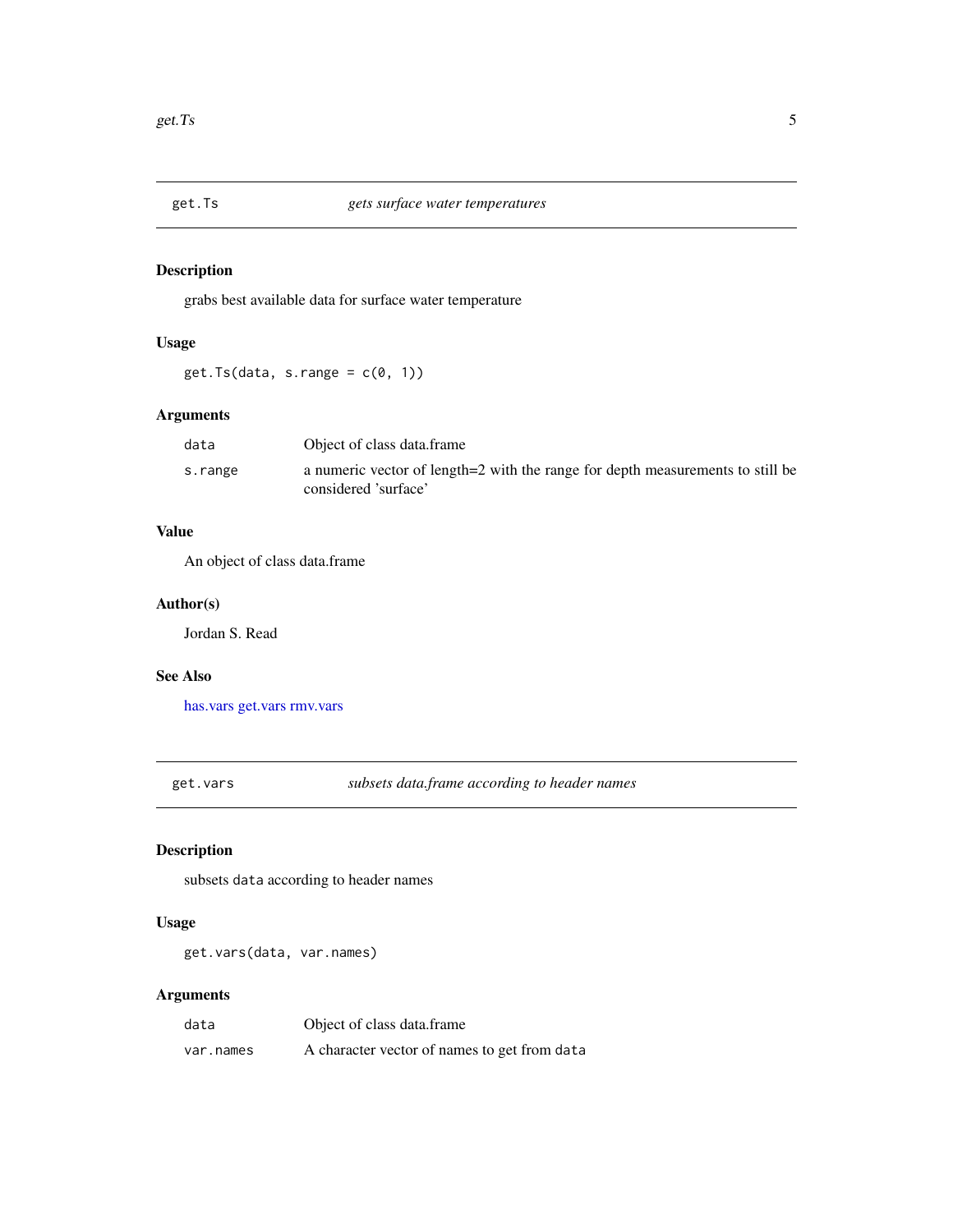#### <span id="page-5-0"></span>Value

An object of class data.frame

#### Author(s)

Luke A. Winslow

#### See Also

[has.vars](#page-6-1) [rmv.vars](#page-30-1)

getSchmidt *Returns Schmidt number for a specific gas at a given temperature*

#### Description

Schmidt number is temperature dependant, and is the ratio of the kinematic viscosity of water to a diffusion coefficient. Coefficients are included for He, O2, CO2, CH4, SF6, N2O, Ar, and N2.

## Usage

getSchmidt(temperature, gas)

## Arguments

| temperature | Numeric vector of water temperatures in deg. Celsius                                             |
|-------------|--------------------------------------------------------------------------------------------------|
| gas         | String for gas code. Valid inputs include: He, O2, CO2, CH4, SF6, N2O, Ar,<br>and N <sub>2</sub> |

#### Value

Schmidt number (unitless)

#### Note

Temperature range is only valid from 4-35 deg Celsius

## Author(s)

Jordan S. Read

## References

Raymond, Peter A., Christopher J. Zappa, David Butman, Thomas L. Bott, Jody Potter, Patrick Mulholland, Andrew E. Laursen, William H. McDowell, and Denis Newbold. *Scaling the gas transfer velocity and hydraulic geometry in streams and small rivers*. Limnology & Oceanography: Fluids & Environments 2 (2012): 41-53.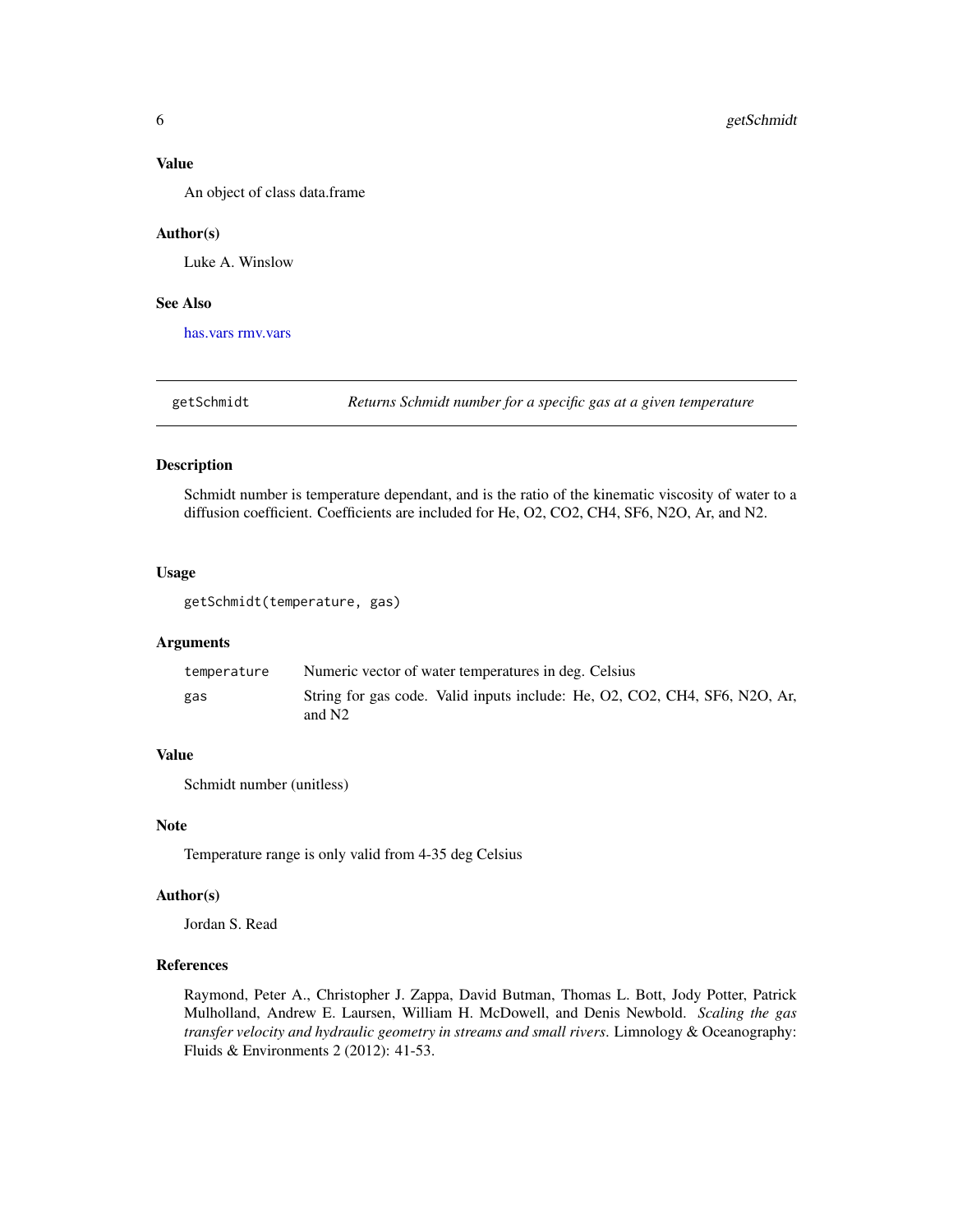#### <span id="page-6-0"></span>has.vars 7

## Examples

getSchmidt(temperature=12, gas="O2")

## <span id="page-6-1"></span>has.vars *tests data.frame for column names*

## Description

tests data for data column names

## Usage

has.vars(data, var.names)

## Arguments

| data      | Object of class data.frame                       |
|-----------|--------------------------------------------------|
| var.names | A character vector of names to test against data |

## Value

a boolean vector of same length as var.names

## Author(s)

Luke A. Winslow

## See Also

[get.vars](#page-4-1) [rmv.vars](#page-30-1)

<span id="page-6-2"></span>is.day *determines if measurement was taken during the daytime*

## Description

determines if measurement was taken during the daytime

## Usage

```
is.day(datetimes, lat)
```
#### Arguments

| datetimes | Vector of dates as POSIXct or POSIX1t (see DateTimeClasses) format      |
|-----------|-------------------------------------------------------------------------|
| lat       | Single latitude value of site. South should be negative, north positive |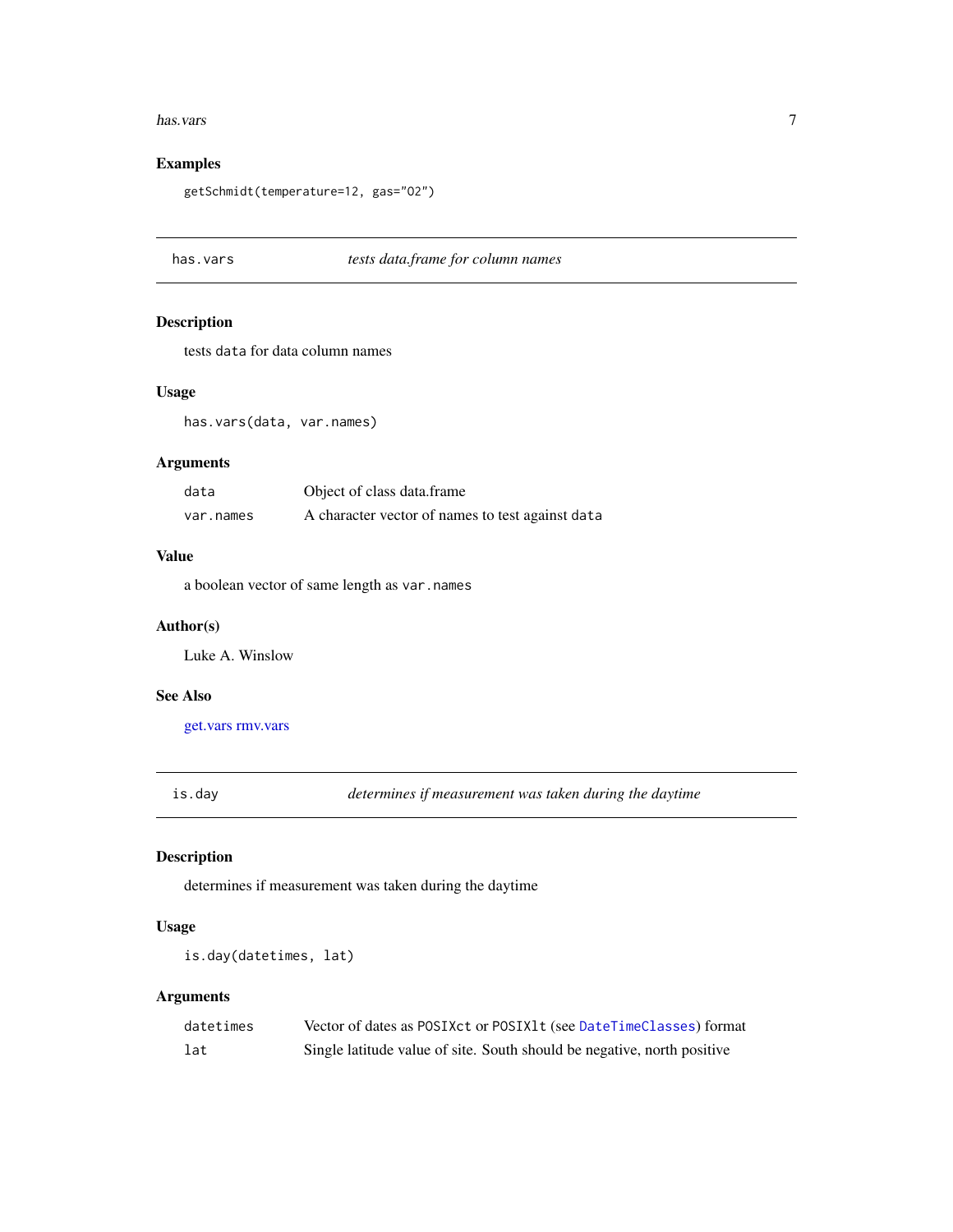## <span id="page-7-0"></span>Value

a boolean vector of same length as datetimes

## Author(s)

Luke A. Winslow

## See Also

[is.night](#page-7-1) [sun.rise.set](#page-31-1)

<span id="page-7-1"></span>is.night *determines if measurement was taken during the night*

## Description

determines if measurement was taken during the nighttime

#### Usage

```
is.night(datetimes, lat)
```
## Arguments

| datetimes | Vector of dates as POSIXct or POSIX1t (see DateTimeClasses) format      |
|-----------|-------------------------------------------------------------------------|
| lat       | Single latitude value of site. South should be negative, north positive |

### Value

a boolean vector of same length as datetimes

## Author(s)

Luke A. Winslow

## See Also

[is.day](#page-6-2) [sun.rise.set](#page-31-1)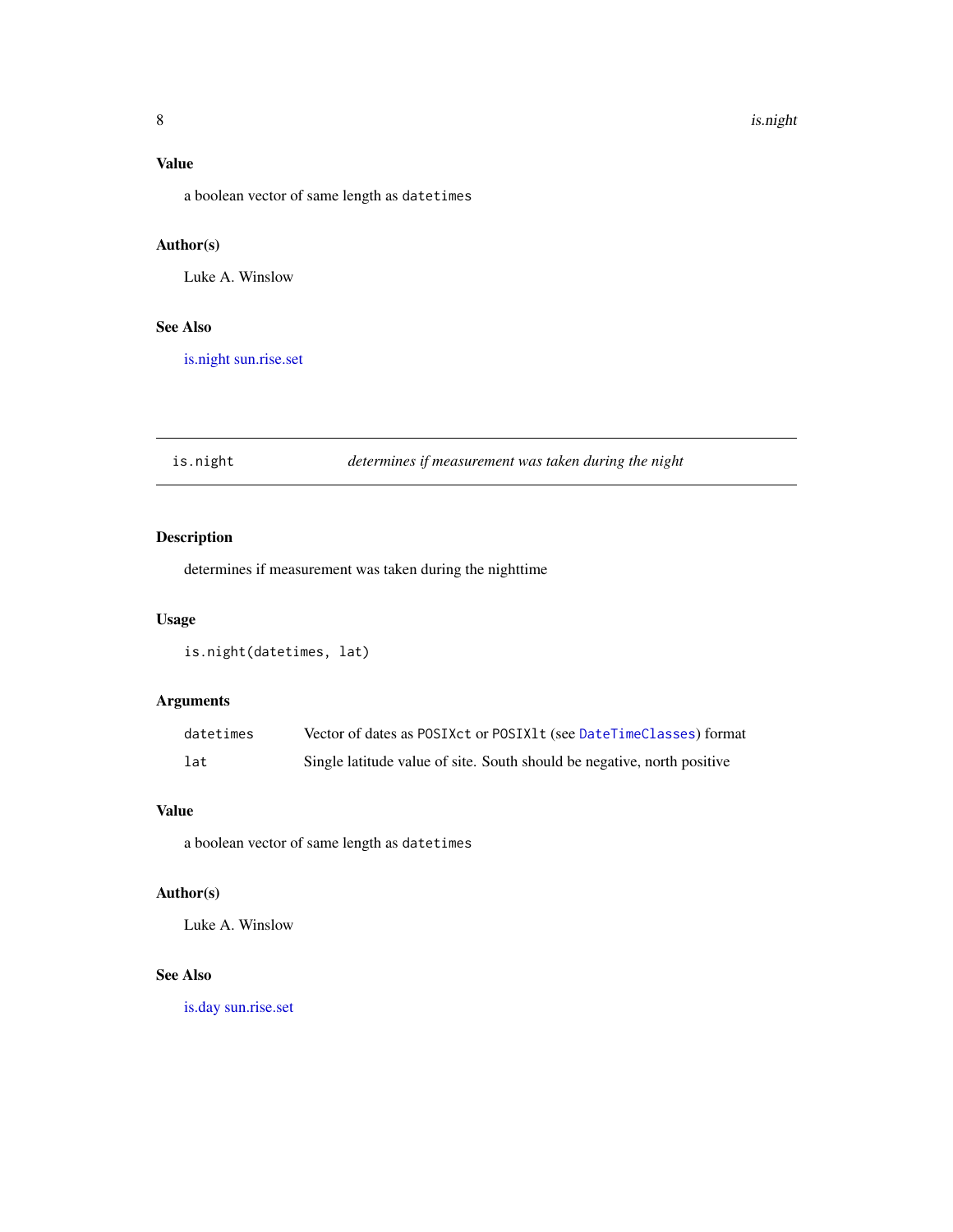<span id="page-8-2"></span><span id="page-8-1"></span><span id="page-8-0"></span>

Returns the gas exchange velocity based on the chosen model in units of m/day

#### Usage

```
k.cole(ts.data)
k.crusius(ts.data, method='power')
k.read(ts.data, wnd.z, Kd, atm.press, lat, lake.area)
k.read.soloviev(ts.data, wnd.z, Kd, atm.press, lat, lake.area)
k.macIntyre(ts.data, wnd.z, Kd, atm.press,params=c(1.2,0.4872,1.4784))
k.vachon(ts.data, lake.area, params=c(2.51,1.48,0.39))
k.heiskanen(ts.data, wnd.z, Kd, atm.press)
```
## Arguments

| ts.data   | vector of date time in POSIX ct format                                                 |  |  |  |
|-----------|----------------------------------------------------------------------------------------|--|--|--|
| wnd.z     | height of wind measurement, m                                                          |  |  |  |
| Κd        | Light attenuation coefficient (Units: $m^{-1}$ )                                       |  |  |  |
| atm.press | atmospheric pressure in mb                                                             |  |  |  |
| lat       | Latitude, degrees north                                                                |  |  |  |
| lake.area | Lake area, $m^2$                                                                       |  |  |  |
| method    | Only for k.crusius. String of valid method. Either "linear", "bilinear", or<br>"power" |  |  |  |
| params    | Only for k.vachon.base and k.macIntyre. See details.                                   |  |  |  |

#### Details

Can change default parameters of MacIntyre and Vachon models. Default for Vachon is c(2.51,1.48,0.39). Default for MacIntyre is c(1.2,0.4872,1.4784). Heiskanen 2014 uses MacIntyre model with c(0.5,0.77,0.3) and z.aml constant at 0.15.

#### Value

Returns a data.frame with a datetime column and a k600 column. k600 is in units of meters per day (m/d).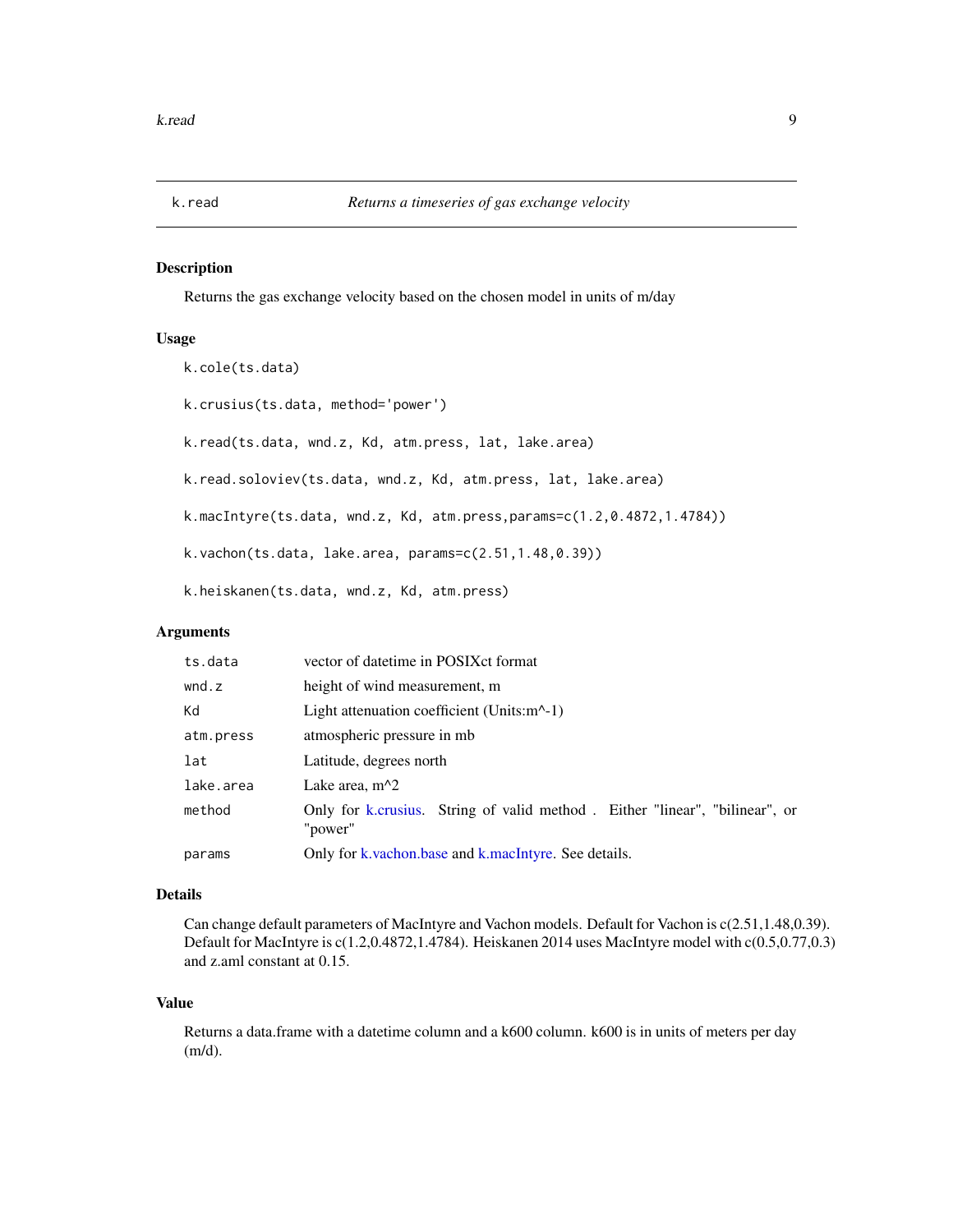#### <span id="page-9-0"></span>Author(s)

Hilary Dugan, Jake Zwart, Luke Winslow, R. Iestyn. Woolway, Jordan S. Read

#### References

Cole, J., J. Nina, and F. Caraco. *Atmospheric exchange of carbon dioxide in a low-wind oligotrophic lake measured by the addition of SF~ 6*. Limnology and Oceanography 43 (1998): 647-656.

MacIntyre, Sally, Anders Jonsson, Mats Jansson, Jan Aberg, Damon E. Turney, and Scott D. Miller. *Buoyancy flux, turbulence, and the gas transfer coefficient in a stratified lake*. Geophysical Research Letters 37, no. 24 (2010).

Read, Jordan S., David P. Hamilton, Ankur R. Desai, Kevin C. Rose, Sally MacIntyre, John D. Lenters, Robyn L. Smyth et al. *Lake-size dependency of wind shear and convection as controls on gas exchange*. Geophysical Research Letters 39, no. 9 (2012).

Crusius, John, and Rik Wanninkhof. *Gas transfer velocities measured at low wind speed over a lake*. Limnology and Oceanography 48, no. 3 (2003): 1010-1017.

Dominic Vachon and Yves T. Prairie. *The ecosystem size and shape dependence of gas transfer velocity versus wind speed relationships in lakes*. Can. J. Fish. Aquat. Sci. 70 (2013): 1757-1764.

Jouni J. Heiskanen, Ivan Mammarella, Sami Haapanala, Jukka Pumpanen, Timo Vesala, Sally Mac-Intyre Anne Ojala. *Effects of cooling and internal wave motions on gas transfer coefficients in a boreal lake*. Tellus B 66, no.22827 (2014)

Alexander Soloviev, Mark Donelan, Hans Graber, Brian Haus, Peter Schlussel. *An approach to estimation of near-surface turbulence and CO2 transfer velocity from remote sensing data*. Journal of Marine Systems 66, (2007): 182-194.

#### See Also

[k.cole](#page-8-2) [k.crusius](#page-8-2) [k.macIntyre](#page-8-2) [k.vachon](#page-8-2) [k.heiskanen](#page-8-2)

```
data.path = system.file('extdata', package="LakeMetabolizer")
tb.data = load.all.data('sparkling', data.path)
ts.data = tb.data$data #pull out just the timeseries data
#calculate U10 and add it back onto the original
u10 = wind.scale(ts.data)
ts.data = rmv.vars(ts.data, 'wnd', ignore.offset=TRUE) #drop old wind speed column
ts.data = merge(ts.data, u10) #merge new u10 into big dataset
k600 cole = k.close(ts.data)k600_crusius = k.crusius(ts.data)
kd = tb.data$metadata$averagekd
```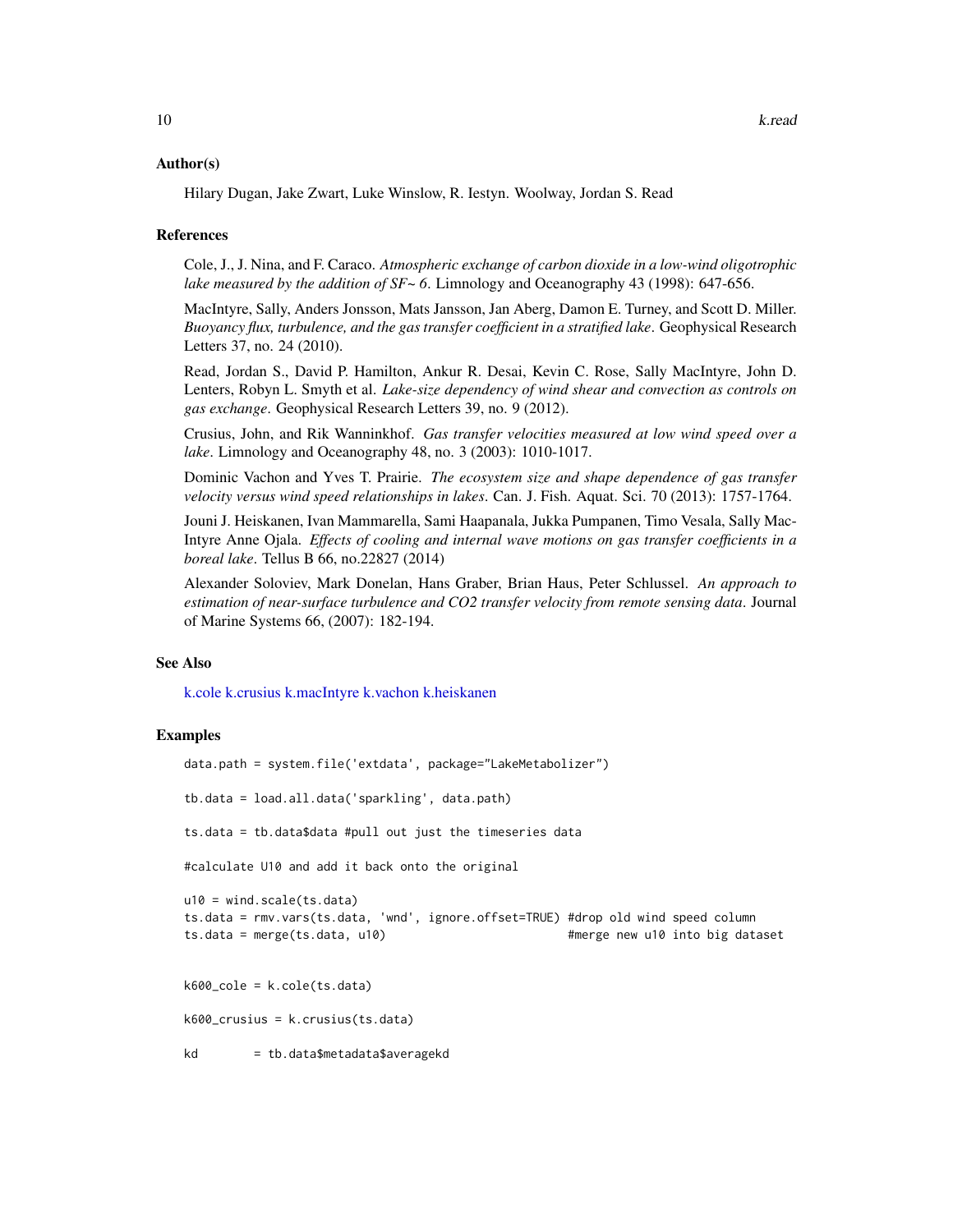#### <span id="page-10-0"></span>k.read.base 11

```
wnd.z = 10 #because we converted to u10
atm.press = 1018lat = tb.data$metadata$latitude
lake.area = tb.data$metadata$lakearea
#for k.read and k.macIntyre, we need LW_net.
#Calculate from the observations we have available.
lwnet = calc.lw.net(ts.data, lat, atm.press)
ts.data = merge(ts.data, lwnet)
## Not run:
k600_read = k.read(ts.data, wnd.z=wnd.z, Kd=kd, atm.press=atm.press,
lat=lat, lake.area=lake.area)
k600_soloviev = k.read.soloviev(ts.data, wnd.z=wnd.z, Kd=kd,
atm.press=atm.press, lat=lat, lake.area=lake.area)
k600_macIntyre = k.macIntyre(ts.data, wnd.z=wnd.z, Kd=kd, atm.press=atm.press)
## End(Not run)
```
<span id="page-10-2"></span>

k.cole.base(wnd)

#### k.read.base *Returns a timeseries of gas exchange velocity*

#### <span id="page-10-1"></span>Description

Returns the gas exchange velocity based on the chosen model in units of m/day

#### Usage

```
k.crusius.base(wnd, method='power')
k.read.base(wnd.z, Kd, lat, lake.area, atm.press, dateTime, Ts, z.aml,
airT, wnd, RH, sw, lwnet)
k.read.soloviev.base(wnd.z, Kd, lat, lake.area, atm.press, dateTime, Ts, z.aml,
airT, wnd, RH, sw, lwnet)
k.macIntyre.base(wnd.z, Kd, atm.press, dateTime, Ts, z.aml, airT, wnd, RH, sw,
lwnet, params=c(1.2,0.4872,1.4784))
k.vachon.base(wnd, lake.area, params=c(2.51,1.48,0.39))
k.heiskanen.base(wnd.z, Kd, atm.press, dateTime, Ts, z.aml, airT, wnd, RH, sw, lwnet)
```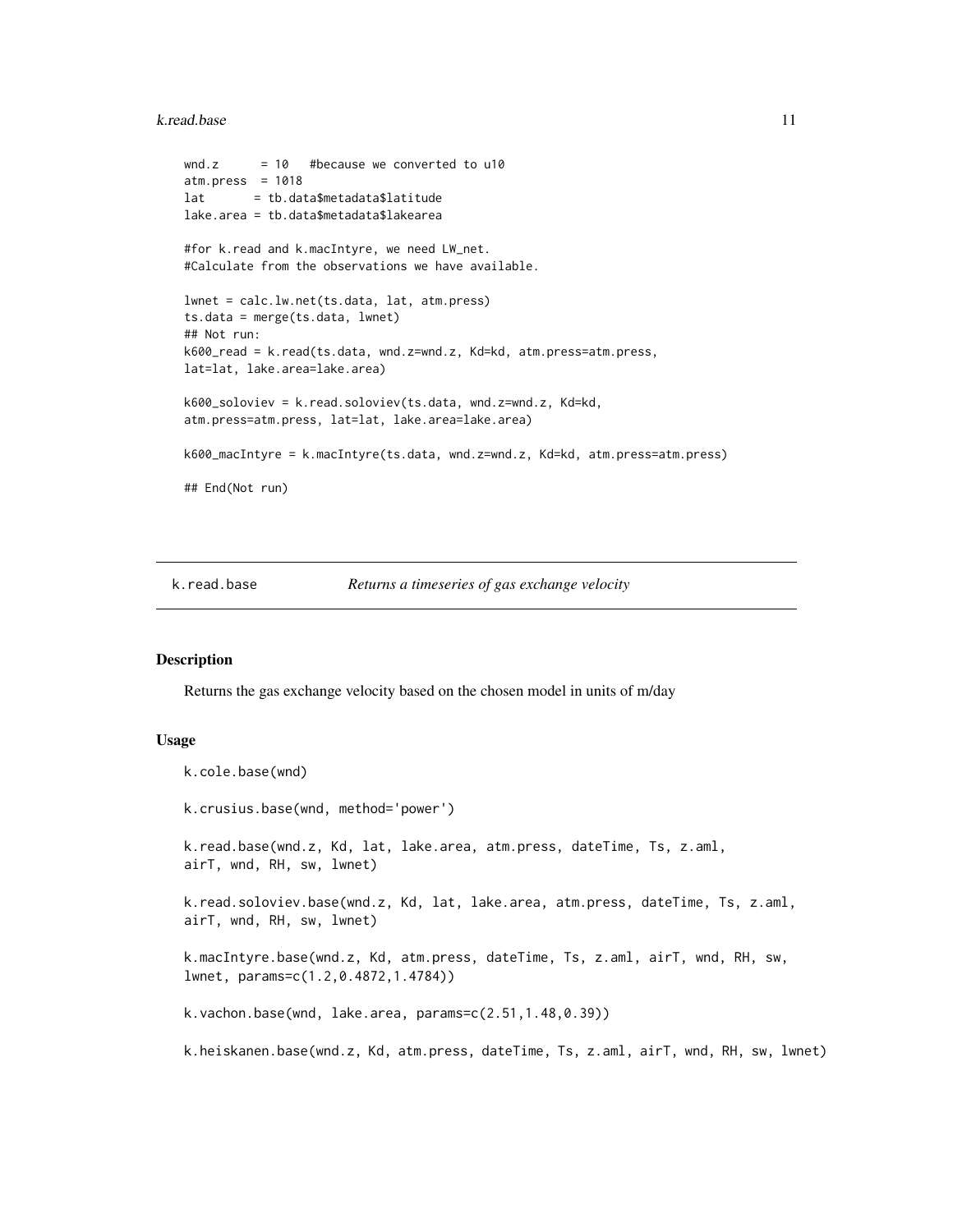#### Arguments

| wnd.z     | Height of wind measurement, (Units: m)                                                        |
|-----------|-----------------------------------------------------------------------------------------------|
| Kd        | Light attenuation coefficient (Units: $m^{-1}$ )                                              |
| lat       | Latitude, degrees north                                                                       |
| lake.area | Lake area, $m^2$                                                                              |
| atm.press | Atmospheric pressure, (Units: millibar)                                                       |
| dateTime  | datetime $(Y-\%m-\%d\%H:\%M)$ , (Format: POSIXct)                                             |
| Ts        | Numeric vector of surface water temperature, (Units(deg C)                                    |
| z.aml     | Numeric vector of actively mixed layer depths. Must be the same length as the<br>Ts parameter |
| airT      | Numeric value of air temperature, Units(deg C)                                                |
| wnd       | Numeric value of wind speed, (Units:m/s)                                                      |
| <b>RH</b> | Numeric value of relative humidity, $%$                                                       |
| SW        | Numeric value of short wave radiation, $W m^2$ -2                                             |
| lwnet     | Numeric value net long wave radiation, $W m^2$ -2                                             |
| method    | Only for k.crusius.base. String of valid method. Either "constant", "bilinear",<br>or "power" |
| params    | Optional parameter input, only for k.vachon.base and k.macIntyre.base. See<br>details.        |

#### Details

Can change default parameters of MacIntyre and Vachon models. Default for Vachon is c(2.51,1.48,0.39). Default for MacIntyre is c(1.2,0.4872,1.4784). Heiskanen et al. (2014) uses MacIntyre model with c(0.5,0.77,0.3) and z.aml constant at 0.15.

#### Value

Numeric value of gas exchange velocity (k600) in units of m/day. Before use, should be converted to appropriate gas using [k600.2.kGAS.](#page-13-1)

#### Author(s)

R. Iestyn. Woolway, Hilary Dugan, Luke Winslow, Jordan S Read, GLEON fellows

#### References

Cole, J., J. Nina, and F. Caraco. *Atmospheric exchange of carbon dioxide in a low-wind oligotrophic lake measured by the addition of SF~ 6*. Limnology and Oceanography 43 (1998): 647-656.

MacIntyre, Sally, Anders Jonsson, Mats Jansson, Jan Aberg, Damon E. Turney, and Scott D. Miller. *Buoyancy flux, turbulence, and the gas transfer coefficient in a stratified lake*. Geophysical Research Letters 37, no. 24 (2010).

Read, Jordan S., David P. Hamilton, Ankur R. Desai, Kevin C. Rose, Sally MacIntyre, John D. Lenters, Robyn L. Smyth et al. *Lake-size dependency of wind shear and convection as controls on gas exchange*. Geophysical Research Letters 39, no. 9 (2012).

<span id="page-11-0"></span>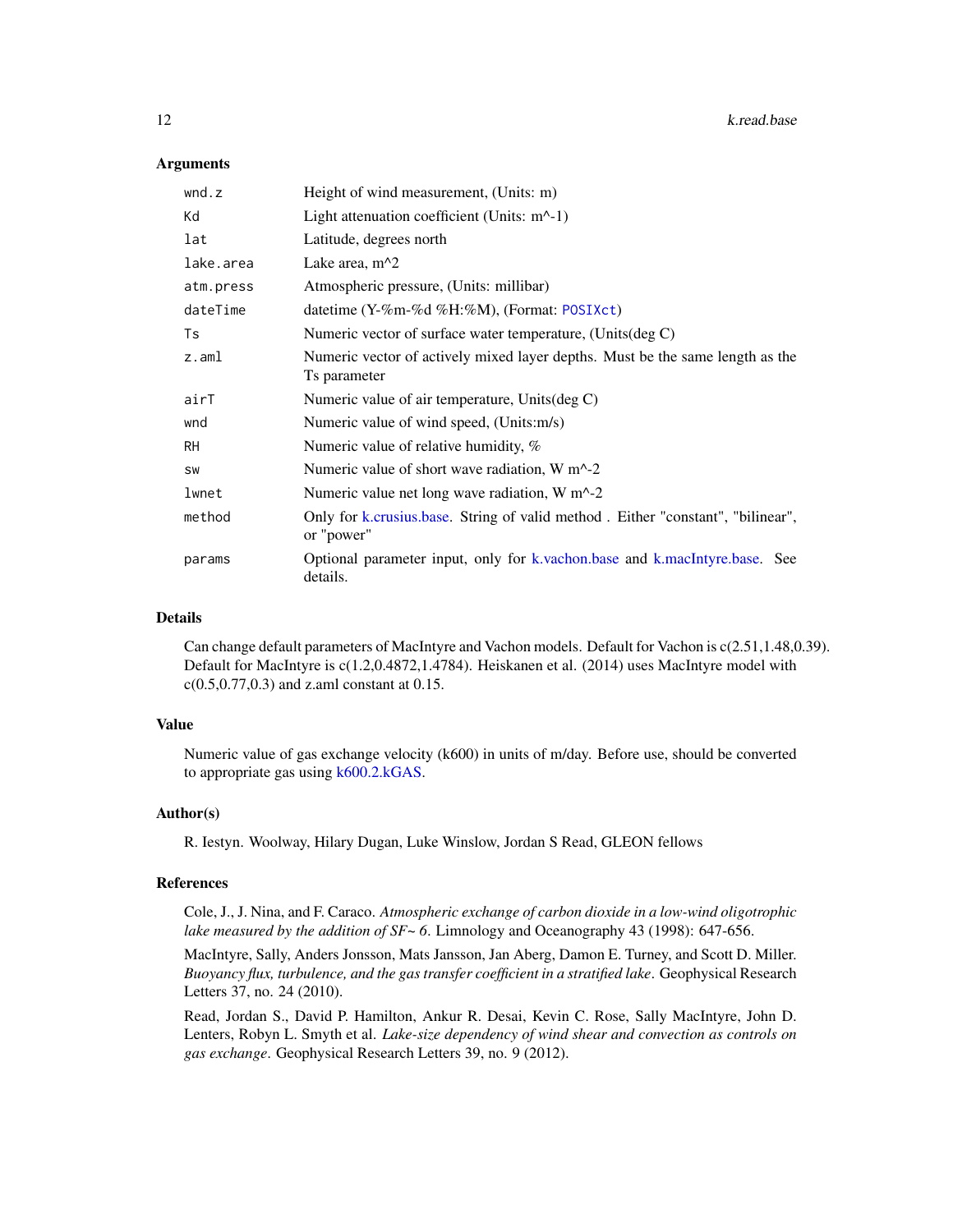#### <span id="page-12-0"></span>k.read.base 13

Crusius, John, and Rik Wanninkhof. *Gas transfer velocities measured at low wind speed over a lake*. Limnology and Oceanography 48, no. 3 (2003): 1010-1017.

Dominic Vachon and Yves T. Prairie. *The ecosystem size and shape dependence of gas transfer velocity versus wind speed relationships in lakes*. Can. J. Fish. Aquat. Sci. 70 (2013): 1757-1764.

Jouni J. Heiskanen, Ivan Mammarella, Sami Haapanala, Jukka Pumpanen, Timo Vesala, Sally Mac-Intyre Anne Ojala. *Effects of cooling and internal wave motions on gas transfer coefficients in a boreal lake*. Tellus B 66, no.22827 (2014)

Alexander Soloviev, Mark Donelan, Hans Graber, Brian Haus, Peter Schlussel. *An approach to estimation of near-surface turbulence and CO2 transfer velocity from remote sensing data*. Journal of Marine Systems 66, (2007): 182-194.

#### See Also

[k.cole](#page-8-2) [k.read](#page-8-1) [k.crusius](#page-8-2) [k.macIntyre](#page-8-2) [k.vachon](#page-8-2) [k.heiskanen](#page-8-2)

```
wnd.z \leq - 2
Kd \leq -2lat <-54lake.area <- 5000
atm.press <- 1013
dateTime <- as.POSIXct("2013-12-30 14:00")
Ts < -16.5z.aml <- 2.32
airT <- 20
wnd <-6RH < -90sw <- 800
lwnet <- -55
timeStep <- 30
U10 <- wind.scale.base(wnd, wnd.z)
k600_cole <- k.cole.base(U10)
k600_crusius <- k.crusius.base(U10)
k600_read <- k.read.base(wnd.z, Kd, lat, lake.area, atm.press,
dateTime, Ts, z.aml, airT, wnd, RH, sw, lwnet)
k600_soloviev <- k.read.soloviev.base(wnd.z, Kd, lat, lake.area,
atm.press, dateTime, Ts, z.aml, airT, wnd, RH, sw, lwnet)
k600_macInytre <- k.macIntyre.base(wnd.z, Kd, atm.press,
```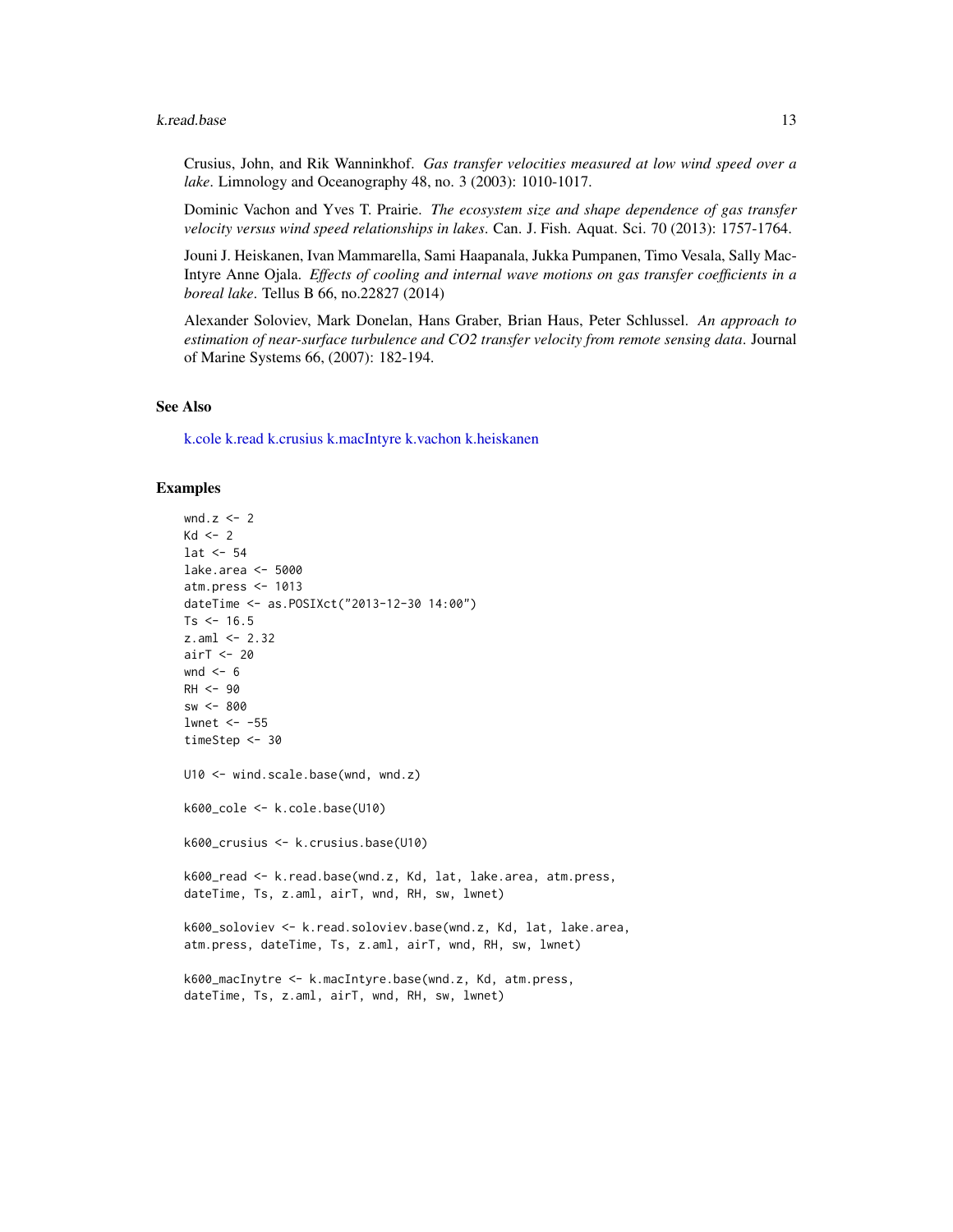<span id="page-13-1"></span><span id="page-13-0"></span>

Returns the gas exchange velocity for gas of interest w/ no unit conversions

#### Usage

```
k600.2.kGAS.base(k600,temperature,gas="O2")
```
k600.2.kGAS(ts.data, gas="O2")

## Arguments

| k600        | k600 as vector array of numbers or single number                                                                               |
|-------------|--------------------------------------------------------------------------------------------------------------------------------|
| temperature | Water temperature (deg C) as vector array of numbers or single number                                                          |
| gas         | gas for conversion, as string (e.g., $^{\prime}CO2^{\prime}$ or $^{\prime}O2^{\prime}$ )                                       |
| ts.data     | Object of class data.frame with named columns date time and k600 and wtr (wa-<br>ter temp in deg C). Other columns are ignored |

## Value

Numeric value of gas exchange velocity for gas

#### Author(s)

Jordan S. Read

## See Also

[k.read](#page-8-1) and [k.read.base](#page-10-2) for functions that calculate k600 estimates

```
## single example
kO2 <- k600.2.kGAS.base(k600=2.4,temperature=20.4,gas='O2')
```

```
## Timeseries example
#load data
data.path = system.file('extdata', package="LakeMetabolizer")
sp.data = load.all.data('sparkling', data.path)
ts.data = sp.data$data #pull out just the timeseries data
```

```
#calculate U10 and add it back onto the original
u10 = wind.scale(ts.data)
```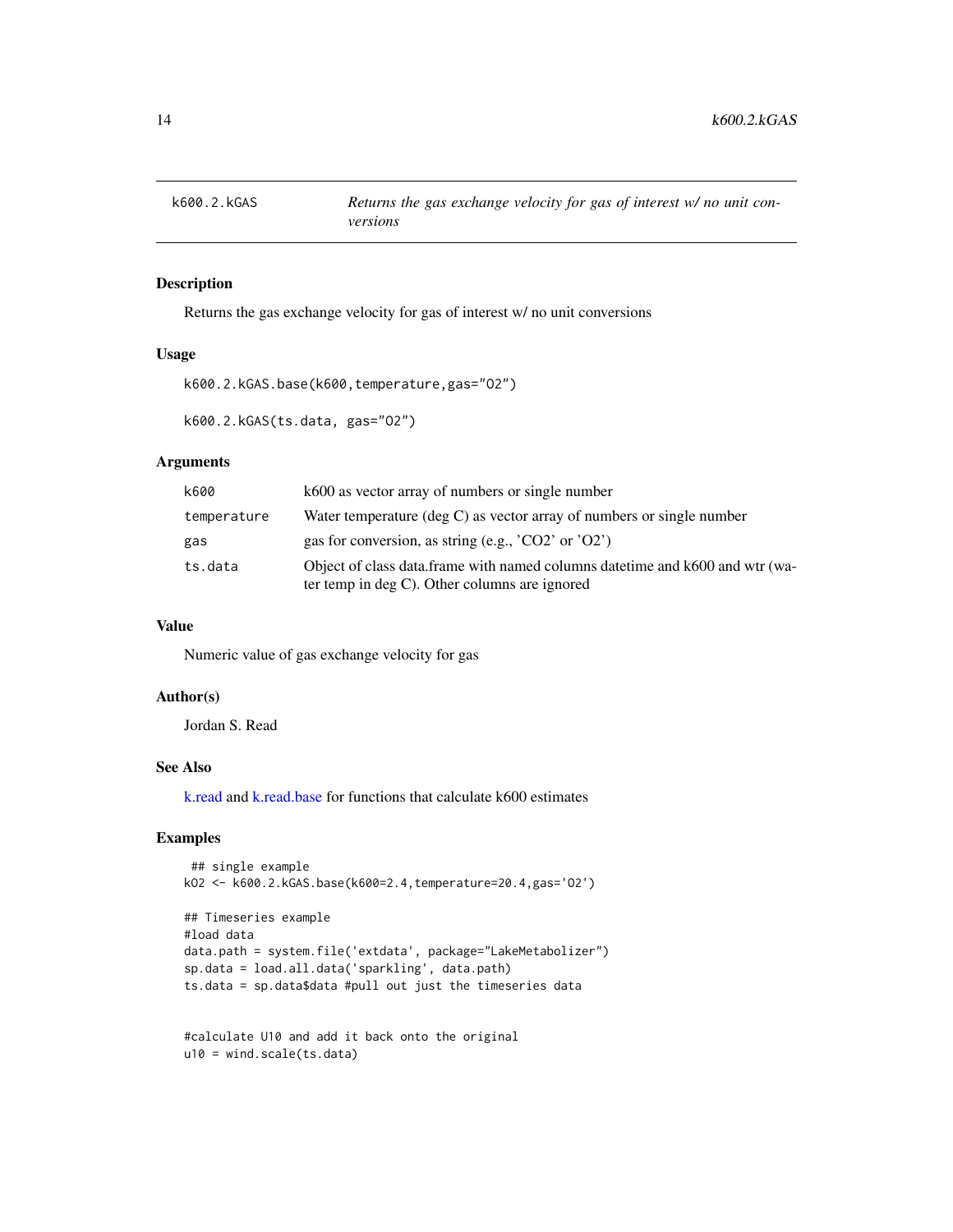#### <span id="page-14-0"></span>load.all.data 15

```
ts.data = rmv.vars(ts.data, 'wnd', ignore.offset=TRUE) #drop old wind speed column
ts.data = merge(ts.data, u10) #merge new u10 into big dataset
k600 = k.close(ts.data)ts.data = merge(k600, ts.data)
k.gas = k600.2.kGAS(ts.data, 'O2')
```
<span id="page-14-1"></span>load.all.data *Attemps to load and merge all timeseries data for a given site name*

## Description

Loads and returns all the data available in the specified directory for a given site. All timeseries data are merged by "datetime" into a single [data.frame.](#page-0-0) Data are identified by the column header information.

## Usage

load.all.data(lake.name, data.path, checkMerge=TRUE)

#### Arguments

| lake.name  | The file prefix to be matched. For example, "sparkling" matches "sparkling.wtr"<br>but not "troutbog.wtr" |
|------------|-----------------------------------------------------------------------------------------------------------|
| data.path  | The directory to look for files                                                                           |
| checkMerge | Should check merge size before attempting to prevent potential merge problems.                            |

## Value

A list with two items

data

metadata

## Author(s)

Luke A. Winslow

## See Also

[load.ts](#page-0-0) [load.meta](#page-15-1)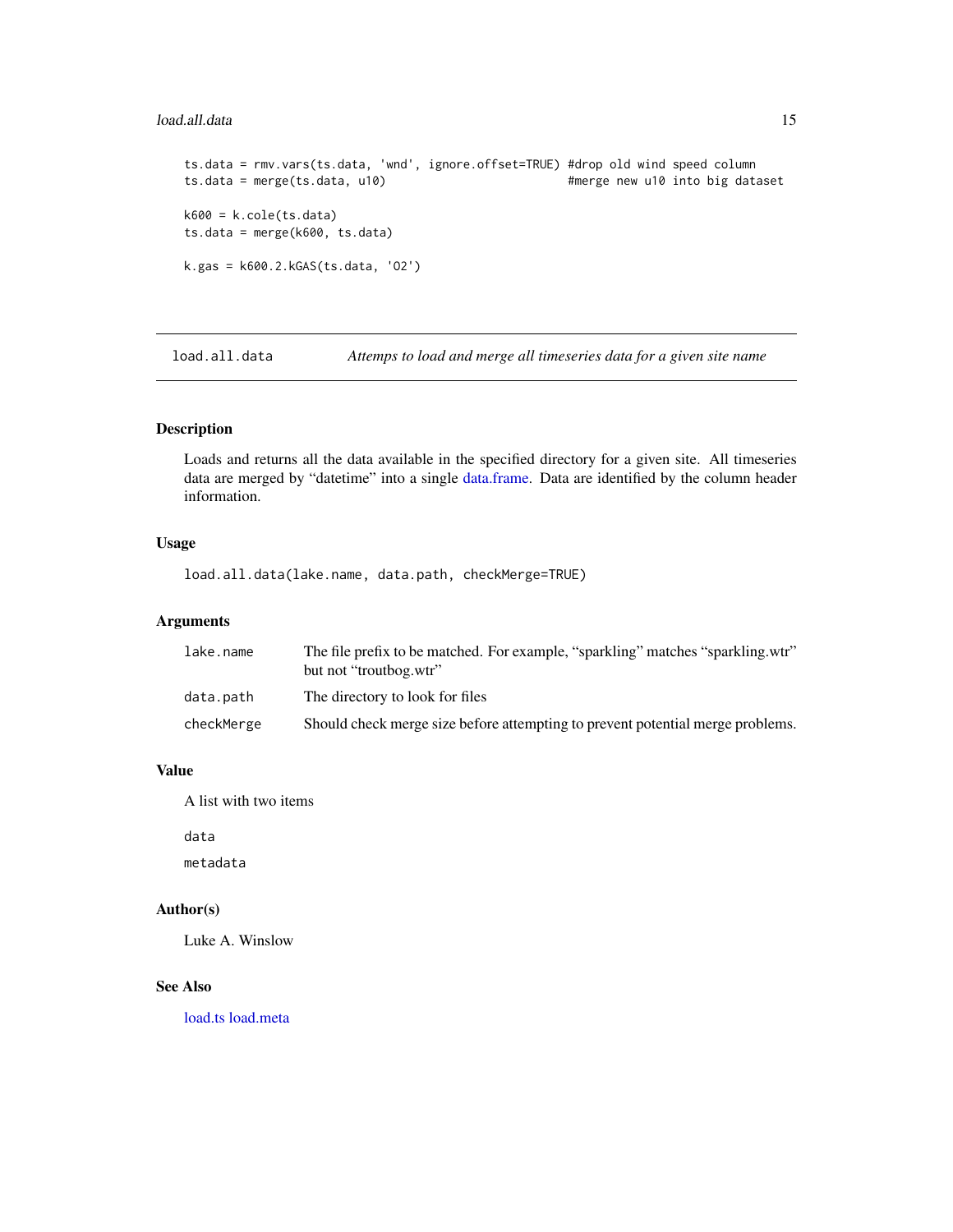<span id="page-15-1"></span><span id="page-15-0"></span>

Parses a formatted metadata file. Useful for site-specific metadata that is not contained in the timeseries files.

#### Usage

load.meta(fPath)

## Arguments

fPath The file path as a string

#### Value

A list with the metadata parsed from the file.

#### Author(s)

Luke A Winslow

## See Also

[load.ts](#page-0-0) [load.all.data](#page-14-1)

<span id="page-15-2"></span>metab *Calculate metabolism*

## Description

Returns daily time series of gross primary production (GPP), respiration (R), and net ecosystem production (NEP). Depending on the method used, other information may be returned as well. Calculations are made using one of 5 statistical methods.

## Usage

```
metab(data, method, wtr.name="wtr", irr.name="irr", do.obs.name="do.obs", ...)
```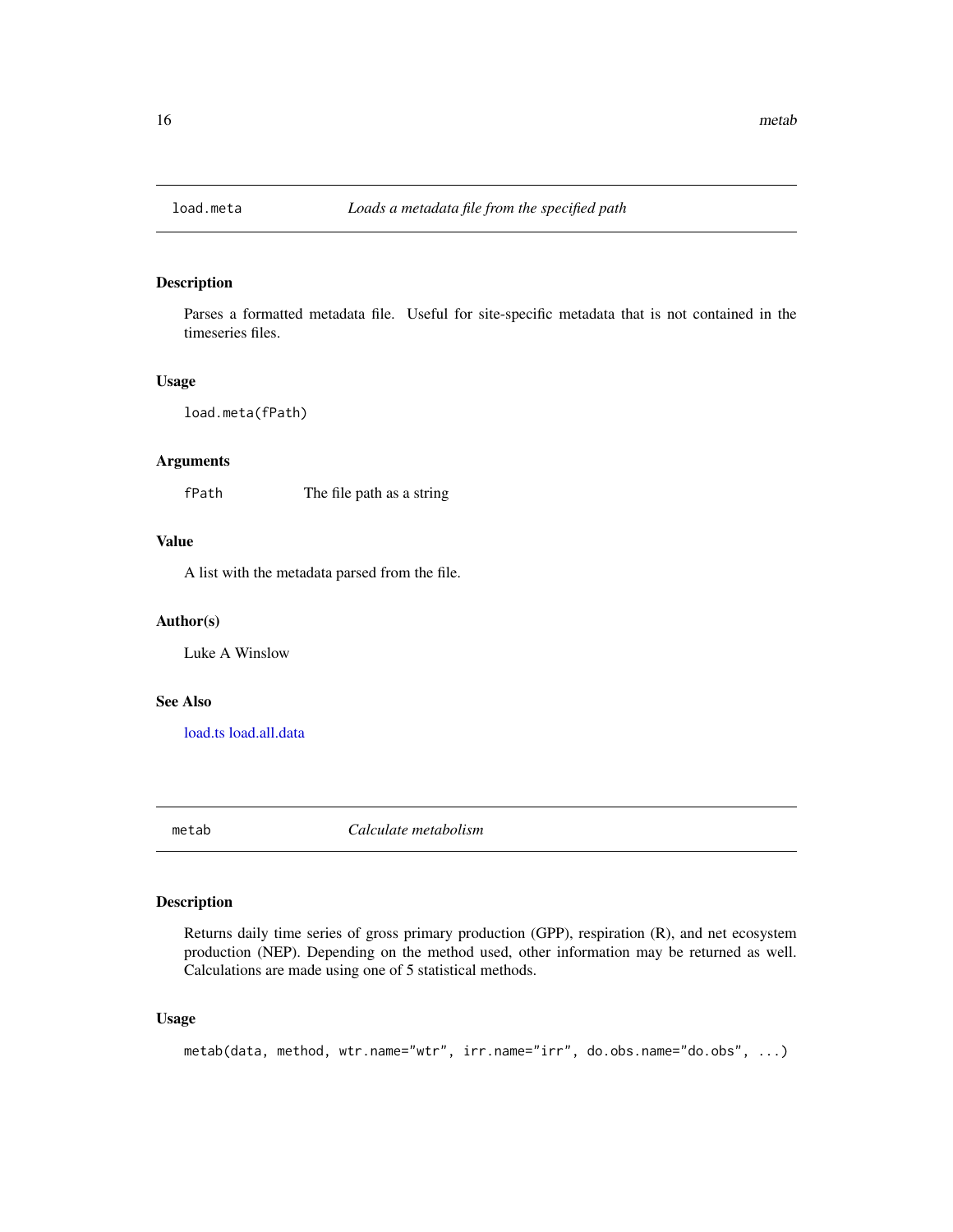#### <span id="page-16-0"></span>metab and the contract of the contract of the contract of the contract of the contract of the contract of the contract of the contract of the contract of the contract of the contract of the contract of the contract of the

## Arguments

| data        | a data.frame whose columns are                                                                                                      |
|-------------|-------------------------------------------------------------------------------------------------------------------------------------|
|             | "datetime" = class POSIXct vector                                                                                                   |
|             | "do.obs" = numeric vector of oxygen concentration in $mg/L$                                                                         |
|             | "do. sat" = numeric vector of saturated oxygen concentration in mg/L                                                                |
|             | " $k$ , gas" = numeric vector of gas exchange coefficient values in m/day, should<br>be 0 when depth of do.obs is deeper than z.mix |
|             | $"z,mix"$ = numeric vector of mixing depth values in meters                                                                         |
|             | " $irr$ " = numeric vector of PAR values, arbitrary units                                                                           |
|             | " $wtr$ " = numeric vector of water temperature values, arbitrary units                                                             |
|             | Columns that are not used by a particular statistical method do not need to be<br>supplied.                                         |
| method      | a character string specifying one of the 5 statistical methods (bayesian, book-<br>keep, kalman, ols, mle)                          |
| wtr.name    | the name of the column containing temperature at the depth of do.obs (predictor<br>variable for R)                                  |
| irr.name    | the name of the column containing irradiance (predictor variable for GPP)                                                           |
| do.obs.name | the name of the column in data containing the DO observations (in mg/L) to be<br>used as the response variable                      |
| .           | arguments to be passed on to the metabolism model specified by method                                                               |

## Value

A data.frame containing columns for year, doy (day of year, julian day plus fraction of day), GPP, R, and NEP

| year       | integer year                                                                                                                                                               |
|------------|----------------------------------------------------------------------------------------------------------------------------------------------------------------------------|
| doy        | numeric, day of year + fraction of day, where the day is the julian day, and a<br>fraction of 0.5 corresponds to noon                                                      |
| <b>GPP</b> | numeric, gross primary production, in units of mg O2 per liter per day. By<br>convention, this value is positive.                                                          |
| R          | numeric, respiration, in units of mg O2 per liter per day. By convention, this<br>value is negative.                                                                       |
| <b>NEP</b> | numeric, net ecosystem production, in units of mg O2 per liter per day. For most<br>methods this equal GPP+R, but this is not necessarily the case for "method"="bookkeep" |

Note that different models will have different [attributes](#page-0-0) attached to them. See examples.

## Author(s)

Ryan D. Batt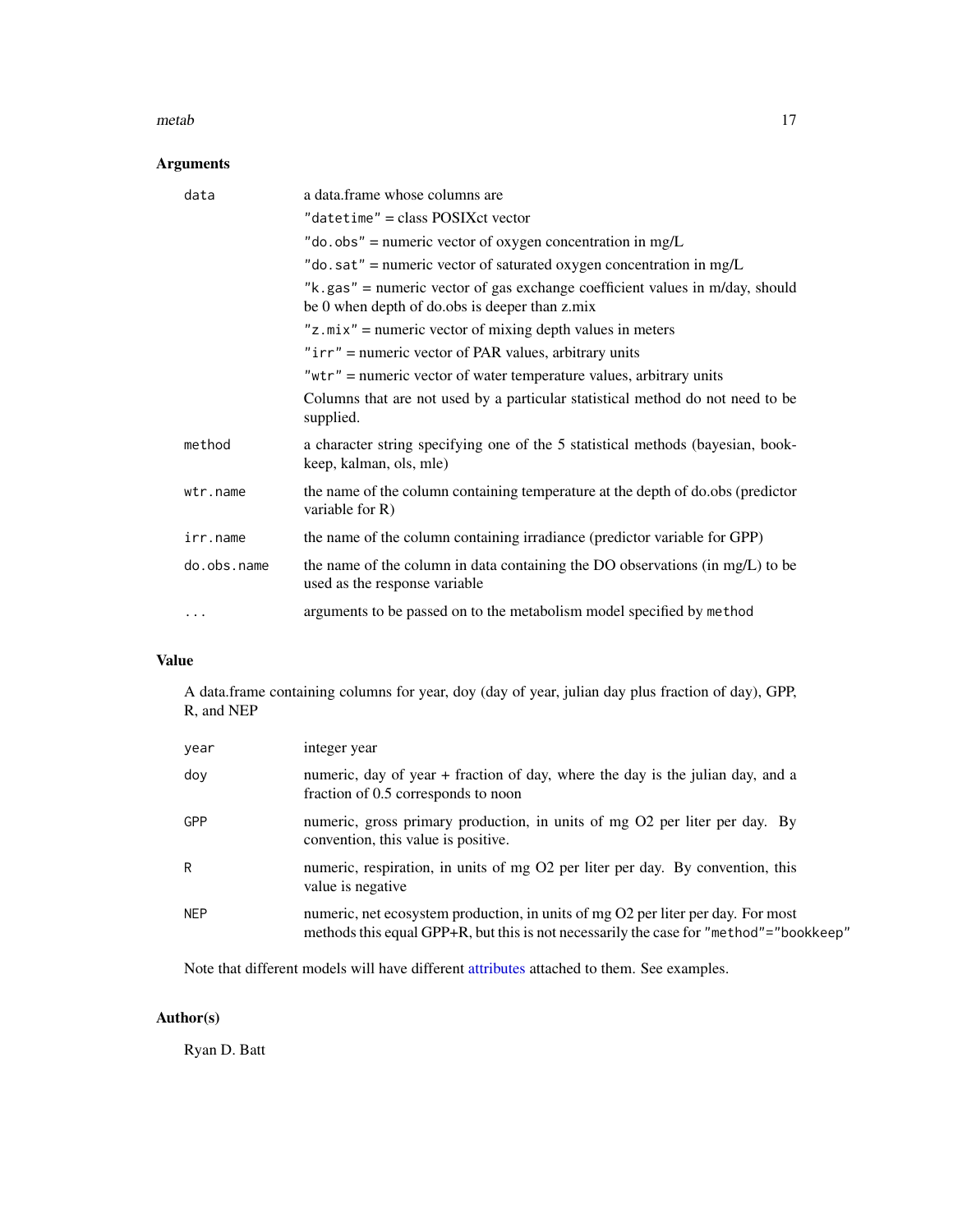18 metab

#### See Also

Metabolism models: [metab.bookkeep,](#page-19-1) [metab.ols,](#page-26-1) [metab.mle,](#page-23-1) [metab.kalman,](#page-21-1) [metab.bayesian](#page-18-1)

For smoothing noisy temperature: [temp.kalman](#page-33-1)

To calculate do.sat: [o2.at.sat](#page-27-1)

To calculate k.gas: [k600.2.kGAS](#page-13-1)

To calculate k600 values for k.gas: [k.cole,](#page-8-2) [k.crusius,](#page-8-2) [k.macIntyre,](#page-8-2) [k.read](#page-8-1)

```
# fake data
datetime <- seq(as.POSIXct("2014-06-16 00:00:00", tz="GMT"),
     as.POSIXct("2014-06-17 23:55:00", tz="GMT"), length.out=288*2)
do.obs <- 2 \times \sin(2 \times \pi) \times (1/(288 \times 2)) + 1.1 \times \pi) + 8 + \text{rnorm}(288 \times 2, 0, 0.5)wtr <- 3*sin(2*pi*(1/288)*(1:(288*2))+pi) + 17 + rnorm(288*2, 0, 0.15)
do.sat <- LakeMetabolizer:::o2.at.sat.base(wtr, 960)
irr <- (1500*sin(2*pi*(1/288)*(1:(288*2))+1.5*pi) +650 + rnorm(288*2, 0, 0.25)) *ifelse(is.day(datetime, 42.3), 1, 0)
k.gas < -0.4z.mix <- 1
# plot time series
plot(wtr, type="l", xaxt="n", yaxt="n", xlab="", ylab="")
par(new=TRUE); plot(do.obs, type="l", col="blue", xaxt="n", yaxt="n", xlab="", ylab="")
par(new=TRUE); plot(irr, type="l", col="orange", xaxt="n", yaxt="n", xlab="", ylab="")
abline(v=144, lty="dotted")
abline(v=288)
legend("topleft", legend=c("wtr", "do.obs", "irr"), lty=1,
     col=c("black", "blue", "orange"), inset=c(0.08, 0.01))
# put data in a data.frame
data <- data.frame(datetime=datetime, do.obs=do.obs, do.sat=do.sat, k.gas=k.gas,
     z.mix=z.mix, irr=irr, wtr=wtr)
# run each metabolism model
m.bk <- metab(data, "bookkeep", lake.lat=42.6)
m.bk <- metab(data, lake.lat=42.6) # no method defaults to "bookeep"
m.ols <- metab(data, "ols", lake.lat=42.6)
m.mle <- metab(data, "mle", lake.lat=42.6)
m.kal <- metab(data, "kalman", lake.lat=42.6)
## Not run: m.bay <- metab(data, "bayesian", lake.lat=42.6)
# example attributes
names(attributes(m.ols))
attr(m.ols, "mod")
# To get full JAGS model
# including posterior draws:
## Not run: names(attributes(m.bay))
## Not run: attr(m.bay, "model")
```
<span id="page-17-0"></span>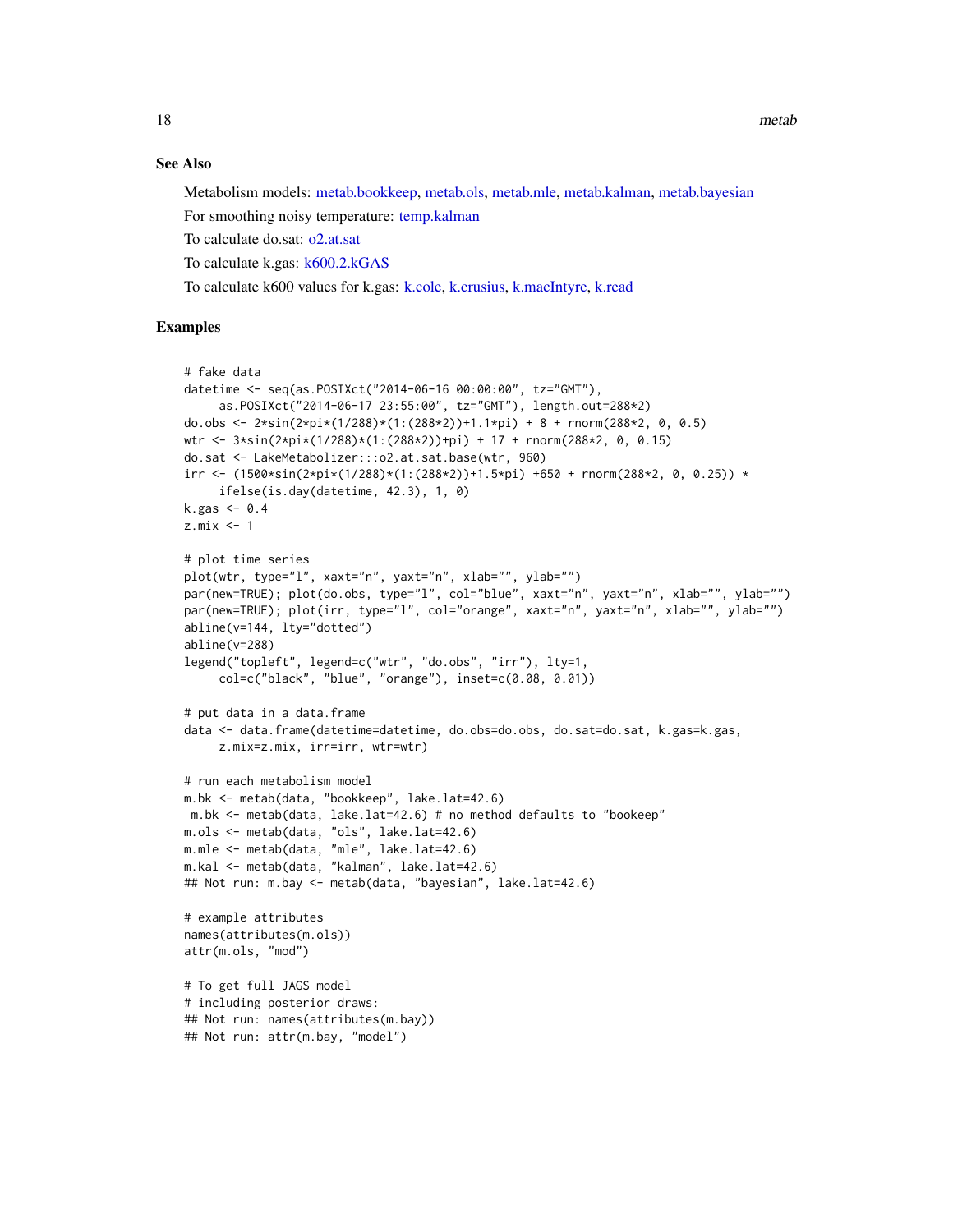<span id="page-18-1"></span><span id="page-18-0"></span>

This function runs the bayesian metabolism model on the supplied gas concentration and other supporting data. This allows for both estimates of metabolism along with uncertainty around the parameters.

#### Usage

```
metab.bayesian(do.obs, do.sat, k.gas, z.mix, irr, wtr, priors, ...)
```
## Arguments

| do.obs  | Vector of dissovled oxygen concentration observations, mg $L^2-1$                                                               |
|---------|---------------------------------------------------------------------------------------------------------------------------------|
| do.sat  | Vector of dissolved oxygen saturation values based on water temperature. Cal-<br>culate using o2.at.sat                         |
| k.gas   | Vector of kGAS values calculated from any of the gas flux models (e.g., k.cole)<br>and converted to kGAS using k600.2.kGAS      |
| z.mix   | Vector of mixed-layer depths in meters. To calculate, see ts. meta. depths                                                      |
| irr     | Vector of photosynthetically active radiation in $\mu$ mol $m^{-2}s^{-1}$                                                       |
| wtr     | Vector of water temperatures in $\mathrm{^{\circ}C}$ . Used in scaling respiration with temperature                             |
| priors  | Parameter priors supplied as a named numeric vector (example: c("gppMu"=0,<br>"gppSig2"=1E5, "rMu"=0, "rSig2"=1E5, "kSig2"=NA)) |
| $\cdot$ | additional arguments; currently "date time" is the only recognized argument passed<br>through $\dots$                           |

## Value

A list of length 4 with components:

| model    | the jags model, including posterior draws (see jags)                      |
|----------|---------------------------------------------------------------------------|
| params   | parameter estimates of interest from model (medians)                      |
| metab.sd | standard deviation of metabolism estimates                                |
| metab    | daily metabolism estimates as a data. frame with columns corresponding to |
|          | GPP numeric estimate of Gross Primary Production, $mgO_2L^{-1}d^{-1}$     |
|          | R numeric estimate of Respiration, $mgO_2L^{-1}d^{-1}$                    |
|          | NEP numeric estimate of Net Ecosystem production, $mgO_2L^{-1}d^{-1}$     |

## Author(s)

Ryan Batt, Luke A. Winslow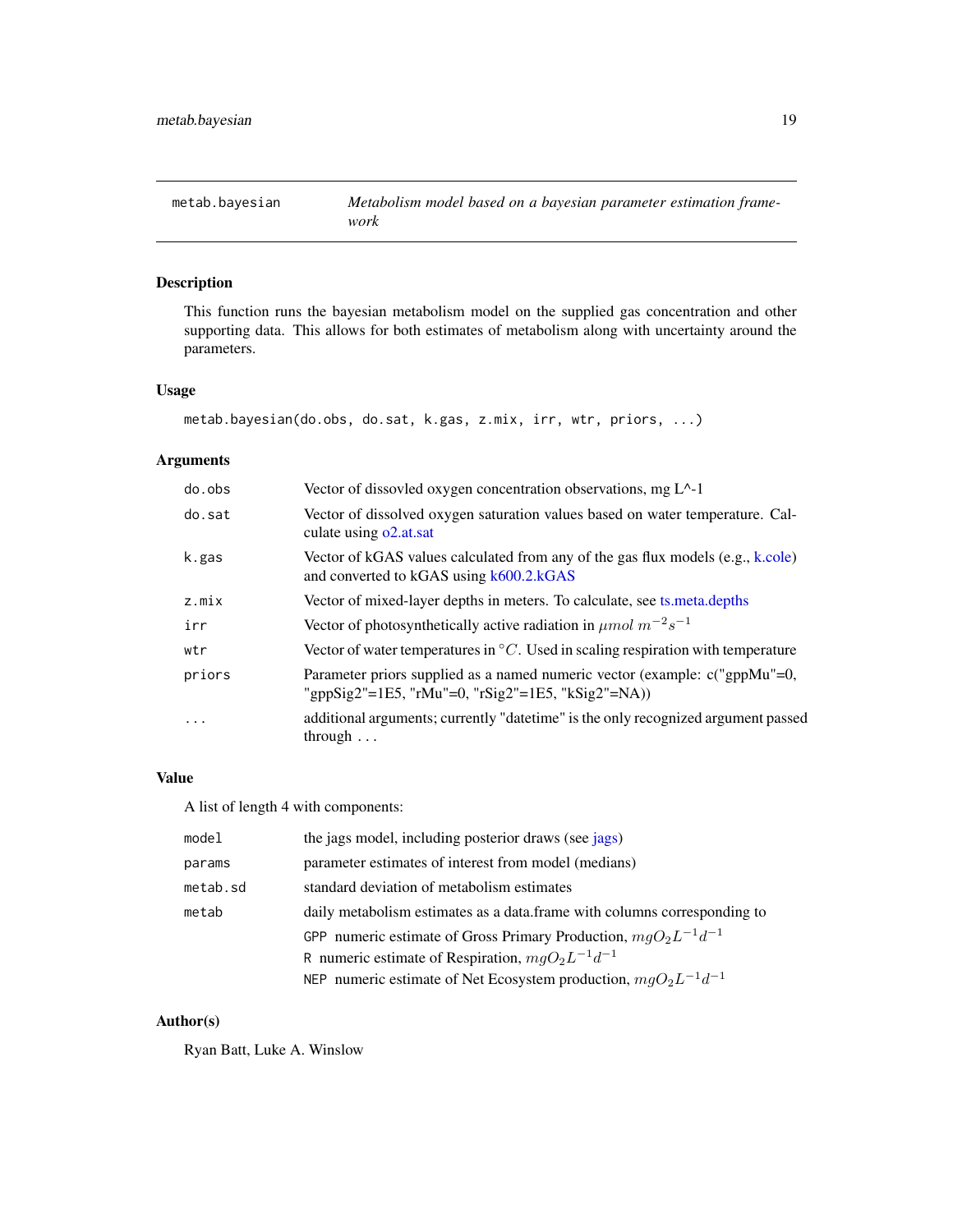#### <span id="page-19-0"></span>References

Holtgrieve, Gordon W., Daniel E. Schindler, Trevor a. Branch, and Z. Teresa A'mar. 2010. *Simultaneous Quantification of Aquatic Ecosystem Metabolism and Reaeration Using a Bayesian Statistical Model of Oxygen Dynamics*. Limnology and Oceanography 55 (3): 1047-1062. doi:10.4319/lo.2010.55.3.1047. http://www.aslo.org/lo/toc/vol\_55/issue\_3/1047.html.

#### See Also

[metab.mle,](#page-23-1) [metab.bookkeep,](#page-19-1) [metab.kalman](#page-21-1)

#### Examples

```
## Not run:
library(rLakeAnalyzer)
doobs = load.ts(system.file('extdata',
                            'sparkling.doobs', package="LakeMetabolizer"))
wtr = load.ts(system.file('extdata',
                          'sparkling.wtr', package="LakeMetabolizer"))
wnd = load.ts(system.file('extdata',
                          'sparkling.wnd', package="LakeMetabolizer"))
irr = load.ts(system.file('extdata',
                         'sparkling.par', package="LakeMetabolizer"))
#Subset a day
mod.date = as.POSIXct('2009-07-08', 'GMT')
doobs = doobs[trunc(doobs$datetime, 'day') == mod.date, ]
wtr = wtr[trunc(wtr$datetime, 'day') == mod.date, ]
wnd = wnd[trunc(wnd$datetime, 'day') == mod.date, ]
irr = irr[trunc(irr$datetime, 'day') == mod.date, ]
k600 = k.close.base(wnd[, 2])k.gas = k600.2.kGAS.base(k600, wtr[,3], 'O2')
do.sat = o2.at.sat(wtr[,1:2], altitude=300)
metab.bayesian(irr=irr[,2], z.mix=rep(1, length(k.gas)),
              do.sat=do.sat[,2], wtr=wtr[,2],
              k.gas=k.gas, do.obs=doobs[,2])
## End(Not run)
```
<span id="page-19-1"></span>metab.bookkeep *Metabolism model based on simple day/night summation NEPinterpreted changes in DO.*

#### Description

This model is a simple model based on the assumption that movements in DO during the day are due to NEP and gas exchange. Respiration is estimated from night-time decreases. GPP is calculated from the algebraic manipulation of NEP and R. Based on Cole et al 2000.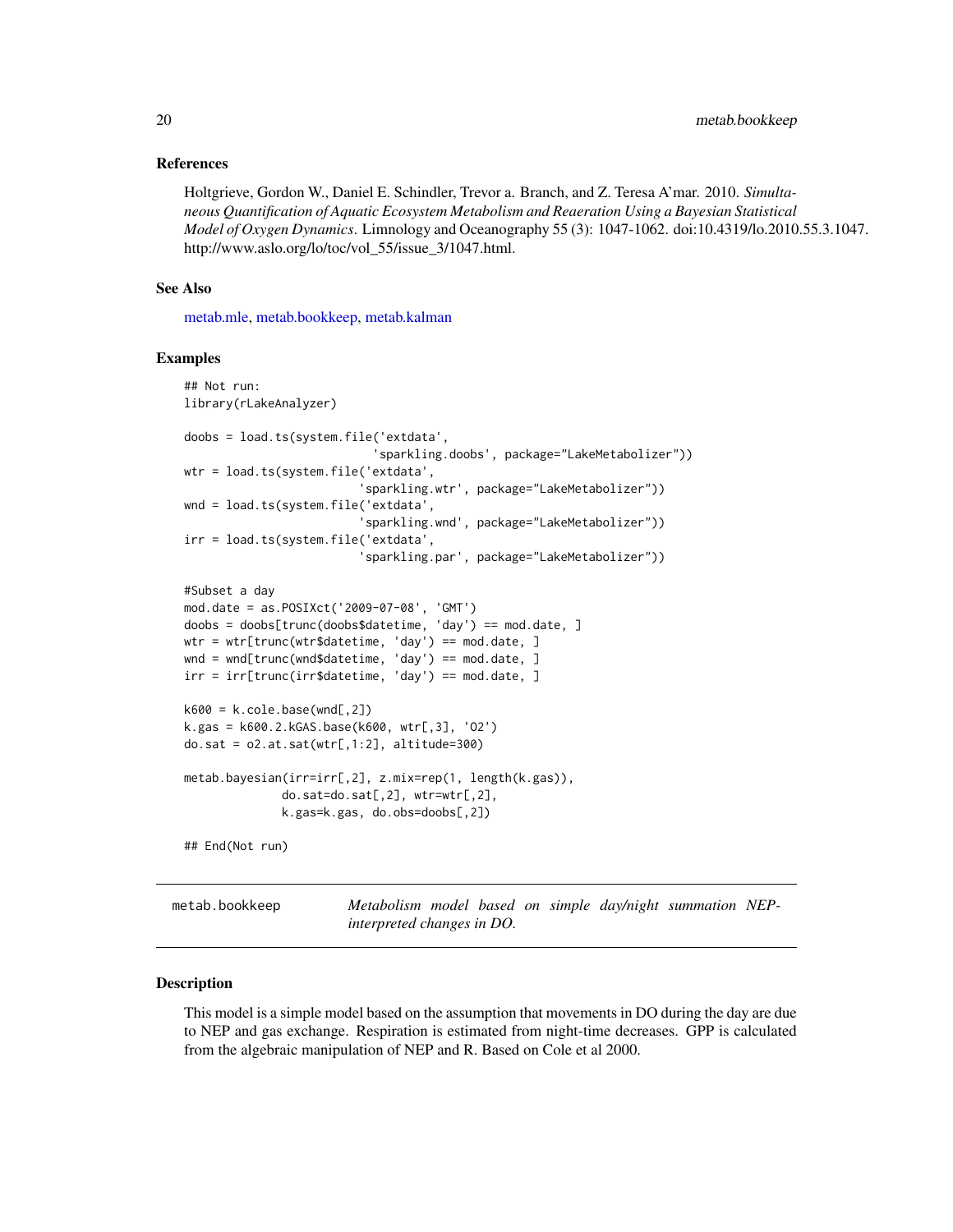## <span id="page-20-0"></span>metab.bookkeep 21

#### Usage

metab.bookkeep(do.obs, do.sat, k.gas, z.mix, irr, ...)

#### Arguments

| do.obs   | Vector of dissovled oxygen concentration observations, mg $L^2-1$                                                                                                    |
|----------|----------------------------------------------------------------------------------------------------------------------------------------------------------------------|
| do.sat   | Vector of dissolved oxygen saturation values based on water temperature. Cal-<br>culate using o2.at.sat                                                              |
| k.gas    | Vector of kGAS values calculated from any of the gas flux models $(e.g., k.cole)$<br>and converted to kGAS using k600.2.kGAS                                         |
| z.mix    | Vector of mixed-layer depths in meters. To calculate, see ts. meta. depths                                                                                           |
| irr      | Integer vector of 1's (daytime) and 0's (nighttime), or numeric vector of irra-<br>diance that will be converted to boolean 1's and 0's if "date time" is passed via |
|          | .                                                                                                                                                                    |
| $\cdots$ | additional arguments to be passed, particularly POSIXct class "datetime"                                                                                             |

## Value

A data.frame with columns corresponding to components of metabolism

**GPP** numeric estimate of Gross Primary Production,  $mgO_2L^{-1}d^{-1}$ 

**R** numeric estimate of Respiration,  $mgO_2L^{-1}d^{-1}$ 

**NEP** numeric estimate of Net Ecosystem production,  $mgO_2L^{-1}d^{-1}$ 

#### Author(s)

R. Iestyn Woolway, Hilary Dugan, Luke A Winslow, Ryan Batt, Jordan S Read, GLEON fellows

## References

Cole, Jonathan J., Michael L. Pace, Stephen R. Carpenter, and James F. Kitchell. 2000. *Persistence of Net Heterotrophy in Lakes during Nutrient Addition and Food Web Manipulations*. Limnology and Oceanography 45 (8): 1718-1730. doi:10.4319/lo.2000.45.8.1718.

## See Also

[metab.bayesian,](#page-18-1) [metab.mle,](#page-23-1) [metab.kalman](#page-21-1)

```
library(rLakeAnalyzer)
Sys.setenv(TZ='GMT')
doobs = load.ts(system.file('extdata',
                            'sparkling.doobs', package="LakeMetabolizer"))
wtr = load.ts(system.file('extdata',
                         'sparkling.wtr', package="LakeMetabolizer"))
wnd = load.ts(system.file('extdata',
```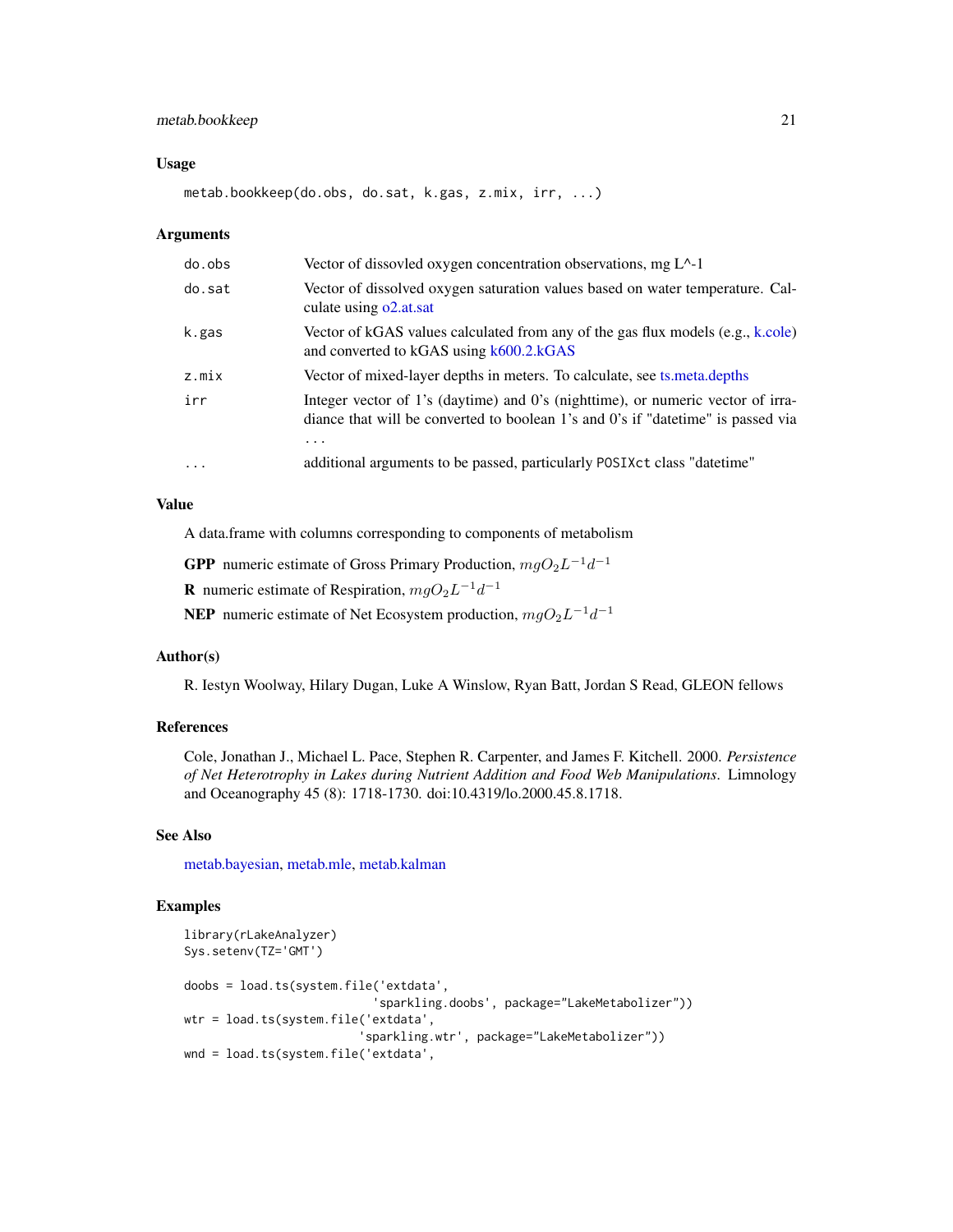```
'sparkling.wnd', package="LakeMetabolizer"))
#Subset a day
mod.date = as.POSIXct('2009-07-08', 'GMT')
doobs = doobs[trunc(doobs$datetime, 'day') == mod.date, ]
wtr = wtr[trunc(wtr$datetime, 'day') == mod.date, ]
wnd = wnd[trunc(wnd$datetime, 'day') == mod.date, ]
k.gas = k600.2.kGAS.base(k.cole.base(wnd[, 2]), wrr[, 3], '02')do.sat = o2.at.sat.base(wtr[,3], altitude=300)
# Must supply 1 for daytime timesteps and 0 for nighttime timesteps
irr = as.integer(is.day(doobs[, 1], 45))metab.bookkeep(doobs[,2], do.sat, k.gas, z.mix=1, irr, datetime=doobs$datetime)
```
<span id="page-21-1"></span>

| metab.kalman | Metabolism calculated from parameters estimated using a Kalman fil- |
|--------------|---------------------------------------------------------------------|
|              | ter                                                                 |

A state space model accounting for process and observation error, with the maximum likelihood of parameteres estimated using a Kalman filter. Also provides a smoothed time series of oxygen concentration.

#### Usage

```
metab.kalman(do.obs, do.sat, k.gas, z.mix, irr, wtr, ...)
```
## Arguments

| do.obs   | Vector of dissovled oxygen concentration observations, $mgO[2]L^{-1}$                                                        |
|----------|------------------------------------------------------------------------------------------------------------------------------|
| do.sat   | Vector of dissolved oxygen saturation values based on water temperature. Cal-<br>culate using o2.at.sat                      |
| k.gas    | Vector of kGAS values calculated from any of the gas flux models $(e.g., k.cole)$<br>and converted to kGAS using k600.2.kGAS |
| z.mix    | Vector of mixed-layer depths in meters. To calculate, see ts. meta. depths                                                   |
| irr      | Vector of photosynthetically active radiation in $\mu$ mol $m^{-2}s^{-1}$                                                    |
| wtr      | Vector of water temperatures in ${}^{\circ}C$ . Used in scaling respiration with temperature                                 |
| $\ddots$ | additional arguments; currently "date time" is the only recognized argument passed<br>through $\ldots$                       |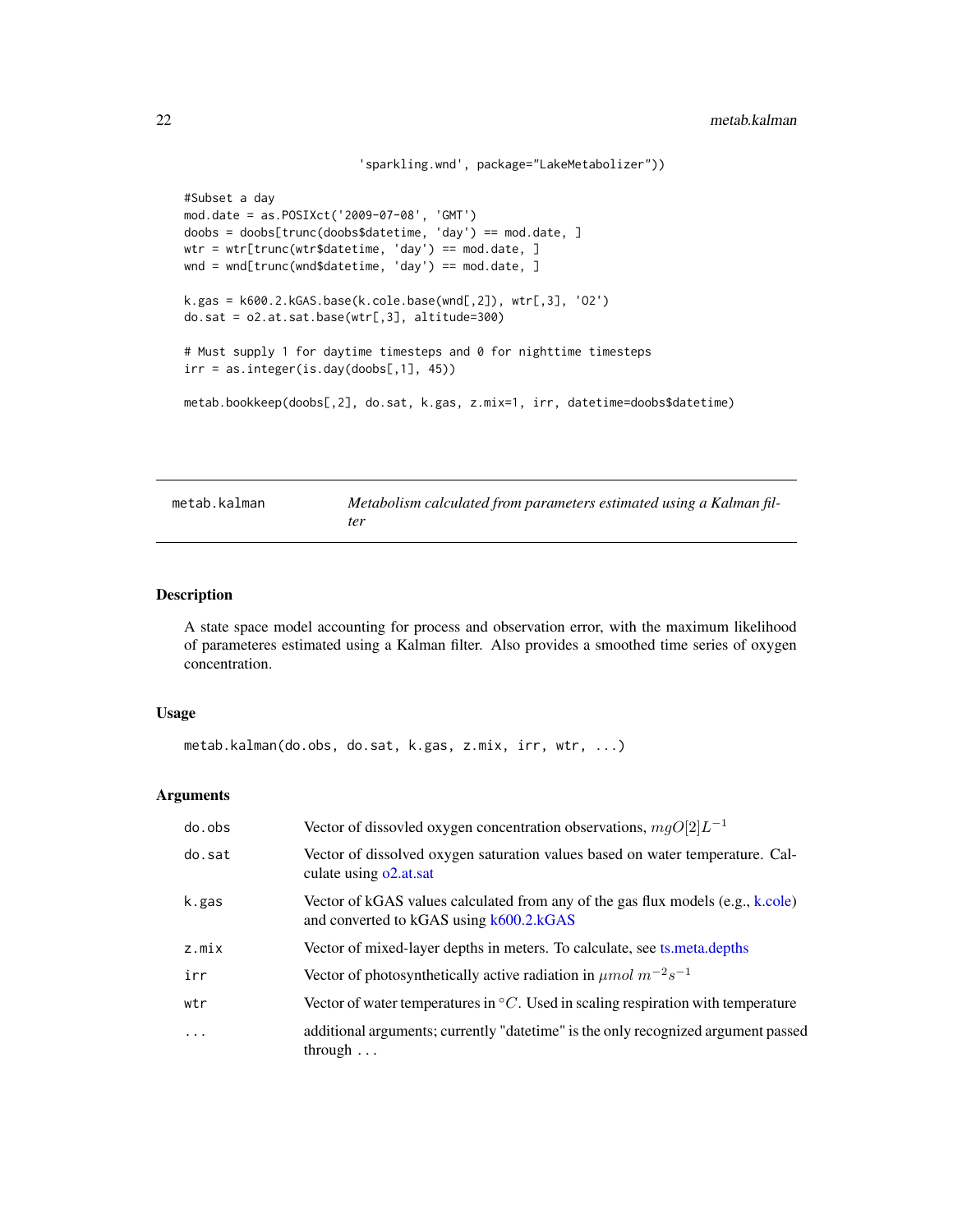#### <span id="page-22-0"></span>metab.kalman 23

#### Details

The model has four parameters,  $c_1, c_2, Q, H$ , and consists of equations involving the prediction of upcoming state conditional on information of the previous state  $(a_{t|t-1}, P_{t|t-1})$ , as well as updates of those predictions that are conditional upon information of the current state  $(a_{t|t}, P_{t|t})$ . a is the

$$
v = k.gas/z.mix
$$
  

$$
a_t = c_1 * irr_{t-1} + c_2 * log_e(wtr_{t-1}) + v_{t-1} * do.sat_{t-1}
$$
  

$$
\beta = e^{-v}
$$
  

$$
do. obs_t = a_t/v_{t-1} + -e^{-v_{t-1}} * a_t/v_{t-1} + \beta_{t-1} * .obs_{t-1} + \epsilon_t
$$

The above model is used during model fitting, but if gas flux is not integrated between time steps, those equations simplify to the following:

$$
F_{t-1} = k.gas_{t-1} * (do.sat_{t-1} - do. obs_{t-1})/z.mix_{t-1}
$$

$$
do. obs_t = do. obs_{t-1} + c_1 * irr_{t-1} + c_2 * log_e(wtr_{t-1}) + F_{t-1} + \epsilon_t
$$

The parameters are fit using maximum likelihood, and the optimization (minimization of the negative log likelihood function) is performed by optim using default settings.

GPP is then calculated as mean(c1 $\star$ irr, na.rm=TRUE) $\star$ freq, where freq is the number of observations per day, as estimated from the typical size between time steps. Thus, generally freq==length(do.obs).

Similarly, R is calculated as mean(c2\*log(wtr), na.rm=TRUE)\*freq.

NEP is the sum of GPP and R.

#### Value

A data.frame with columns corresponding to components of metabolism

**GPP** numeric estimate of Gross Primary Production,  $mgO_2L^{-1}d^{-1}$ 

**R** numeric estimate of Respiration,  $mgO_2L^{-1}d^{-1}$ 

**NEP** numeric estimate of Net Ecosystem production,  $mgO_2L^{-1}d^{-1}$ 

Use [attributes](#page-0-0) to access more model output:

| smoothDO | smoothed time series of oxygen concentration $(mgO[2]L^{-1})$ , from Kalman smoother |
|----------|--------------------------------------------------------------------------------------|
| params   | parameters estimated by the Kalman filter $(c_1, c_2, Q, H)$                         |

#### **Note**

If observation error is substantial, consider applying a Kalman filter to the water temperature time series by supplying wtr as the output from [temp.kalman](#page-33-1)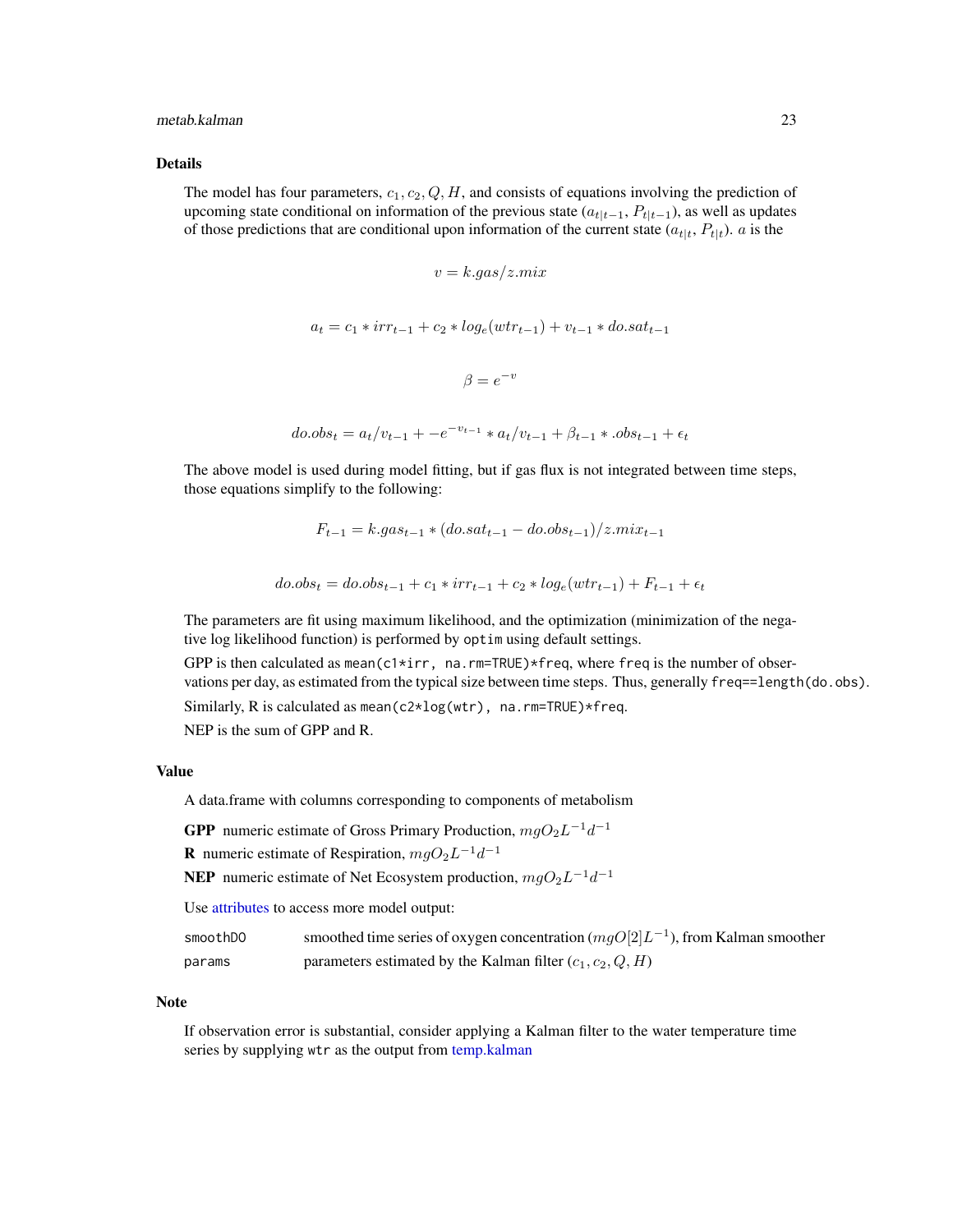#### <span id="page-23-0"></span>Author(s)

Ryan Batt, Luke A. Winslow

#### References

Batt, Ryan D. and Stephen R. Carpenter. 2012. *Free-water lake metabolism: addressing noisy time series with a Kalman filter*. Limnology and Oceanography: Methods 10: 20-30. doi: 10.4319/lom.2012.10.20

#### See Also

[temp.kalman,](#page-33-1) [watts.in,](#page-34-1) [metab,](#page-15-2) [metab.bookkeep,](#page-19-1) [metab.ols,](#page-26-1) [metab.mle,](#page-23-1) [metab.bayesian](#page-18-1)

#### Examples

```
library(rLakeAnalyzer)
doobs <- load.ts(system.file('extdata',
                             'sparkling.doobs', package="LakeMetabolizer"))
wtr <- load.ts(system.file('extdata',
                           'sparkling.wtr', package="LakeMetabolizer"))
wnd <- load.ts(system.file('extdata',
                           'sparkling.wnd', package="LakeMetabolizer"))
irr <- load.ts(system.file('extdata',
                           'sparkling.par', package="LakeMetabolizer"))
#Subset a day
Sys.setenv(TZ='GMT')
mod.date <- as.POSIXct('2009-07-08', 'GMT')
doobs <- doobs[trunc(doobs$datetime, 'day') == mod.date, ]
wtr <- wtr[trunc(wtr$datetime, 'day') == mod.date, ]
wnd <- wnd[trunc(wnd$datetime, 'day') == mod.date, ]
irr <- irr[trunc(irr$datetime, 'day') == mod.date, ]
k600 <- k.cole.base(wnd[,2])
k.gas <- k600.2.kGAS.base(k600, wtr[,3], 'O2')
do.sat <- o2.at.sat.base(wtr[,3], altitude=300)
metab.kalman(irr=irr[,2], z.mix=rep(1, length(k.gas)),
            do.sat=do.sat, wtr=wtr[,2],
            k.gas=k.gas, do.obs=doobs[,2])
```
<span id="page-23-1"></span>metab.mle *Metabolism calculated from the maximum likelihood estimates of the parameters in a standard linear regression model*

#### Description

Process-error-only model with parameters fitted via maximum likelihood estimation (MLE). This function runs the maximum likelihood metabolism model on the supplied gas concentration and other supporting data.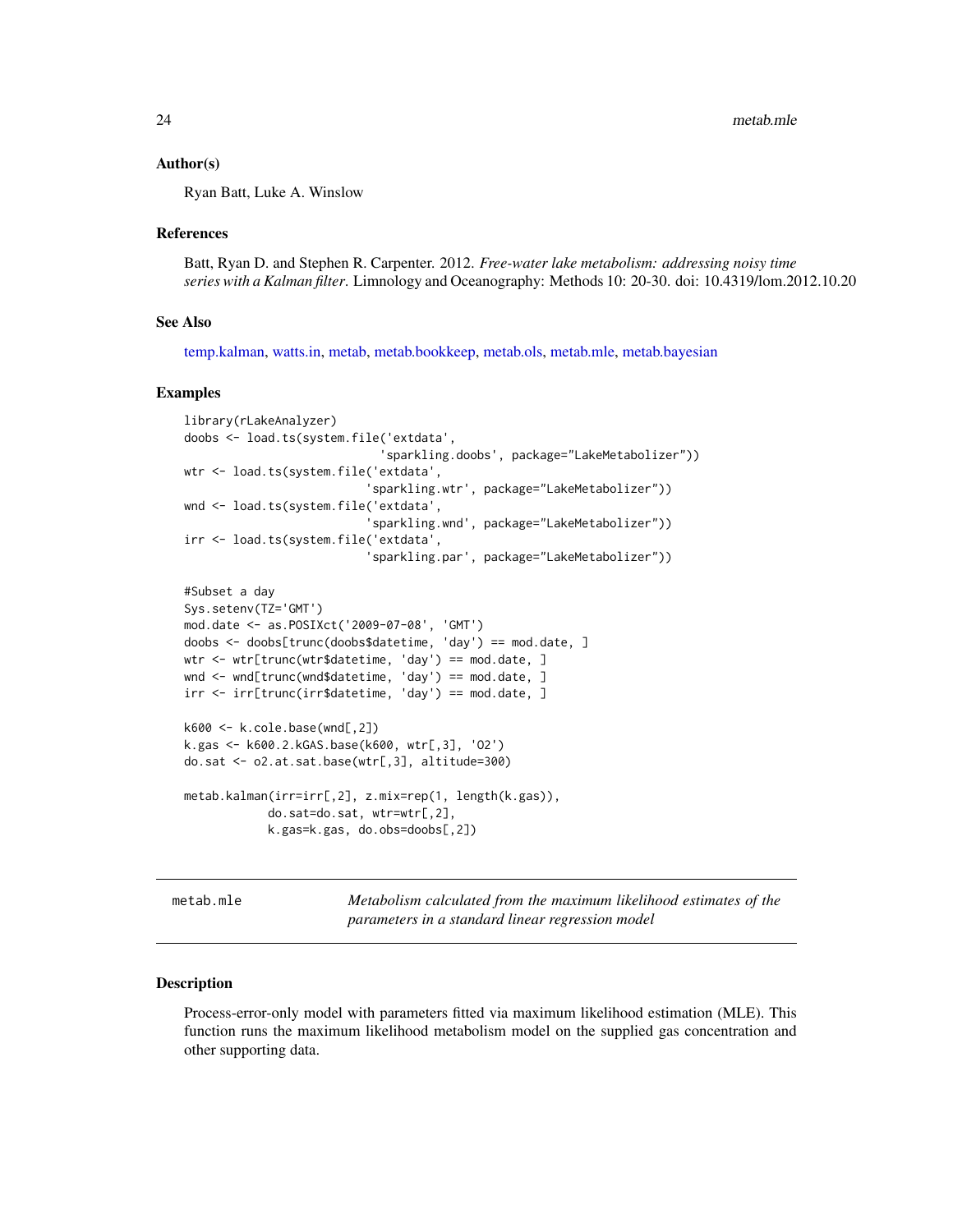#### <span id="page-24-0"></span>metab.mle 25

#### Usage

metab.mle(do.obs, do.sat, k.gas, z.mix, irr, wtr, error.type = "OE", ...)

#### Arguments

| do.obs     | Vector of dissolved oxygen concentration observations, $mgO[2]L^{-1}$                                                                |
|------------|--------------------------------------------------------------------------------------------------------------------------------------|
| do.sat     | Vector of dissolved oxygen saturation values based on water temperature. Cal-<br>culate using o2.at.sat                              |
| k.gas      | Vector of kGAS values calculated from any of the gas flux models $(e.g., k.cole)$<br>and converted to kGAS using k600.2.kGAS         |
| z.mix      | Vector of mixed-layer depths in meters. To calculate, see ts. meta. depths                                                           |
| irr        | Vector of photosynthetically active radiation in $\mu$ mol $m^{-2}s^{-1}$                                                            |
| wtr        | Vector of water temperatures in ${}^{\circ}C$ . Used in scaling respiration with temperature                                         |
| error.type | Option specifying if model should assume pure Process Error 'PE' or Observa-<br>tion Error 'OE'. Defaults to observation error 'OE'. |
| $\cdot$    | additional arguments; currently "date time" is the only recognized argument passed<br>through $\ldots$                               |

## Details

The model has the three parameters,  $c_1, c_2, \epsilon$ , and has the form

$$
v = k.gas/z.mix
$$

 $a_t = c_1 * irr_{t-1} + c_2 * log_e(wtr_{t-1}) + v_{t-1} * do.sat_{t-1}$ 

 $\beta = e^{-v}$ 

$$
do. obs_t = a_t/v_{t-1} + -e^{-v_{t-1}} * a_t/v_{t-1} + \beta_{t-1} * .obs_{t-1} + \epsilon_t
$$

The above model is used during model fitting, but if gas flux is not integrated between time steps, those equations simplify to the following:

$$
F_{t-1} = k.gas_{t-1} * (do.sat_{t-1} - do. obs_{t-1})/z.mix_{t-1}
$$

$$
do. obs_t = do. obs_{t-1} + c_1 * irr_{t-1} + c_2 * log_e(wtr_{t-1}) + F_{t-1} + \epsilon_t
$$

The parameters are fit using maximum likelihood, and the optimization (minimization of the negative log likelihood function) is performed by optim using default settings.

GPP is then calculated as mean(c1\*irr, na.rm=TRUE)\*freq, where freq is the number of observations per day, as estimated from the typical size between time steps. Thus, generally freq==length(do.obs). Similarly, R is calculated as mean(c2\*log(wtr), na.rm=TRUE)\*freq.

NEP is the sum of GPP and R.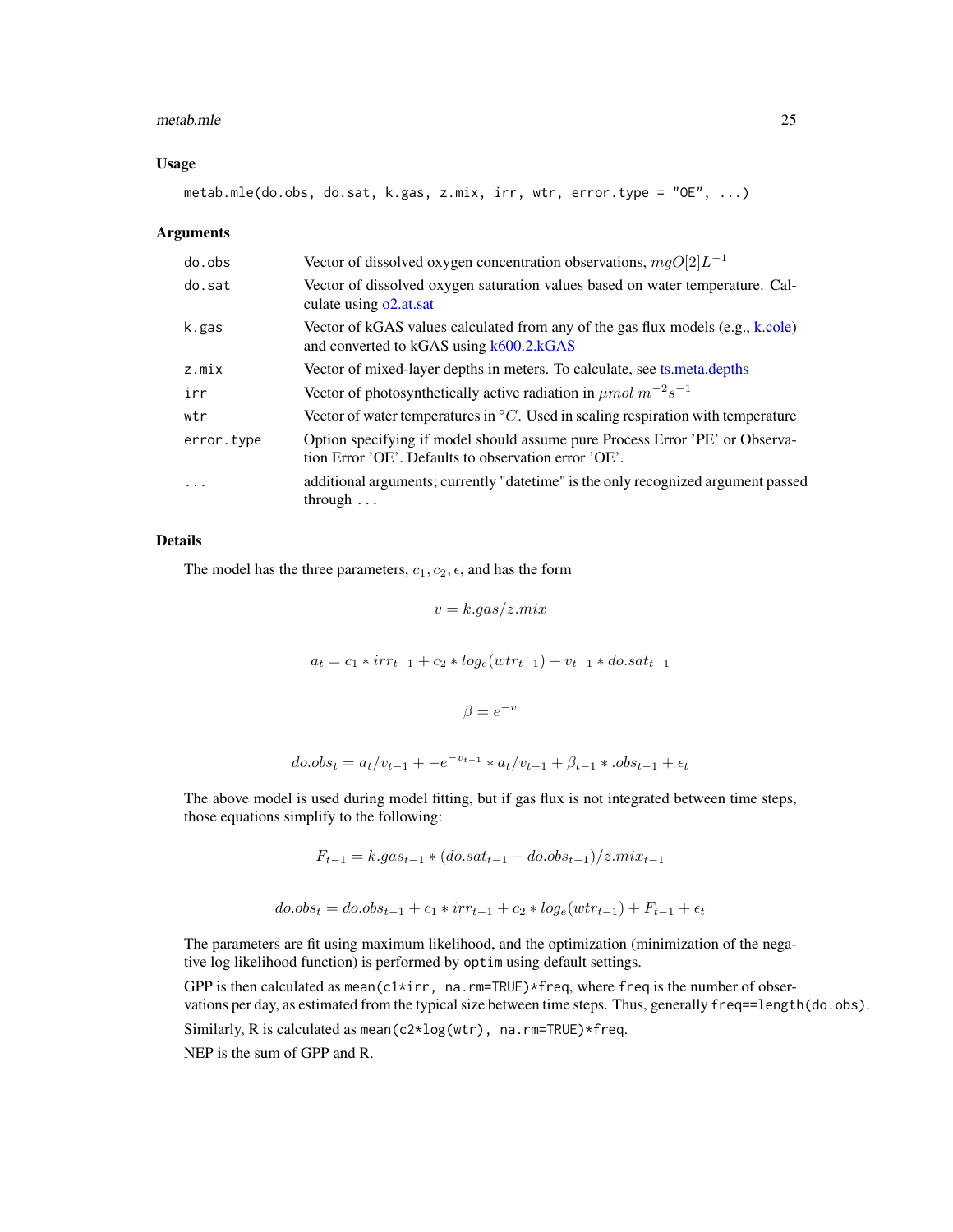#### <span id="page-25-0"></span>Value

A data.frame with columns corresponding to components of metabolism

**GPP** numeric estimate of Gross Primary Production,  $mgO_2L^{-1}d^{-1}$ 

**R** numeric estimate of Respiration,  $mgO_2L^{-1}d^{-1}$ 

**NEP** numeric estimate of Net Ecosystem production,  $mgO_2L^{-1}d^{-1}$ 

The maximum likelihood estimates of model parameters can be accessed via attributes(metab.mle(...))[["params"]]

#### Note

Currently, missing values in any arguments will result in an error, so freq must always equal nobs.

## Author(s)

Luke A Winslow, Ryan Batt, GLEON Fellows

#### References

Hanson, PC, SR Carpenter, N Kimura, C Wu, SP Cornelius, TK Kratz. 2008 *Evaluation of metabolism models for free-water dissolved oxygen in lakes*. Limnology and Oceanography: Methods 6: 454:465.

Solomon CT, DA Bruesewitz, DC Richardson, KC Rose, MC Van de Bogert, PC Hanson, TK Kratz, B Larget, R Adrian, B Leroux Babin, CY Chiu, DP Hamilton, EE Gaiser, S Hendricks, V Istvanovics, A Laas, DM O'Donnell, ML Pace, E Ryder, PA Staehr, T Torgersen, MJ Vanni, KC Weathers, G Zhuw. 2013. *Ecosystem Respiration: Drivers of Daily Variability and Background Respiration in Lakes around the Globe*. Limnology and Oceanography 58 (3): 849:866. doi:10.4319/lo.2013.58.3.0849.

## See Also

[metab,](#page-15-2) [metab.bookkeep,](#page-19-1) [metab.ols,](#page-26-1) [metab.kalman,](#page-21-1) [metab.bayesian](#page-18-1)

```
library(rLakeAnalyzer)
doobs = load.ts(system.file('extdata',
                           'sparkling.doobs', package="LakeMetabolizer"))
wtr = load.ts(system.file('extdata',
                         'sparkling.wtr', package="LakeMetabolizer"))
wnd = load.ts(system.file('extdata',
                          'sparkling.wnd', package="LakeMetabolizer"))
irr = load.ts(system.file('extdata',
                         'sparkling.par', package="LakeMetabolizer"))
#Subset a day
mod.date = as.POSIXct('2009-07-08', 'GMT')
doobs = doobs[trunc(doobs$datetime, 'day') == mod.date, ]
wtr = wtr[trunc(wtr$datetime, 'day') == mod.date, ]
wnd = wnd[trunc(wnd$datetime, 'day') == mod.date, ]
```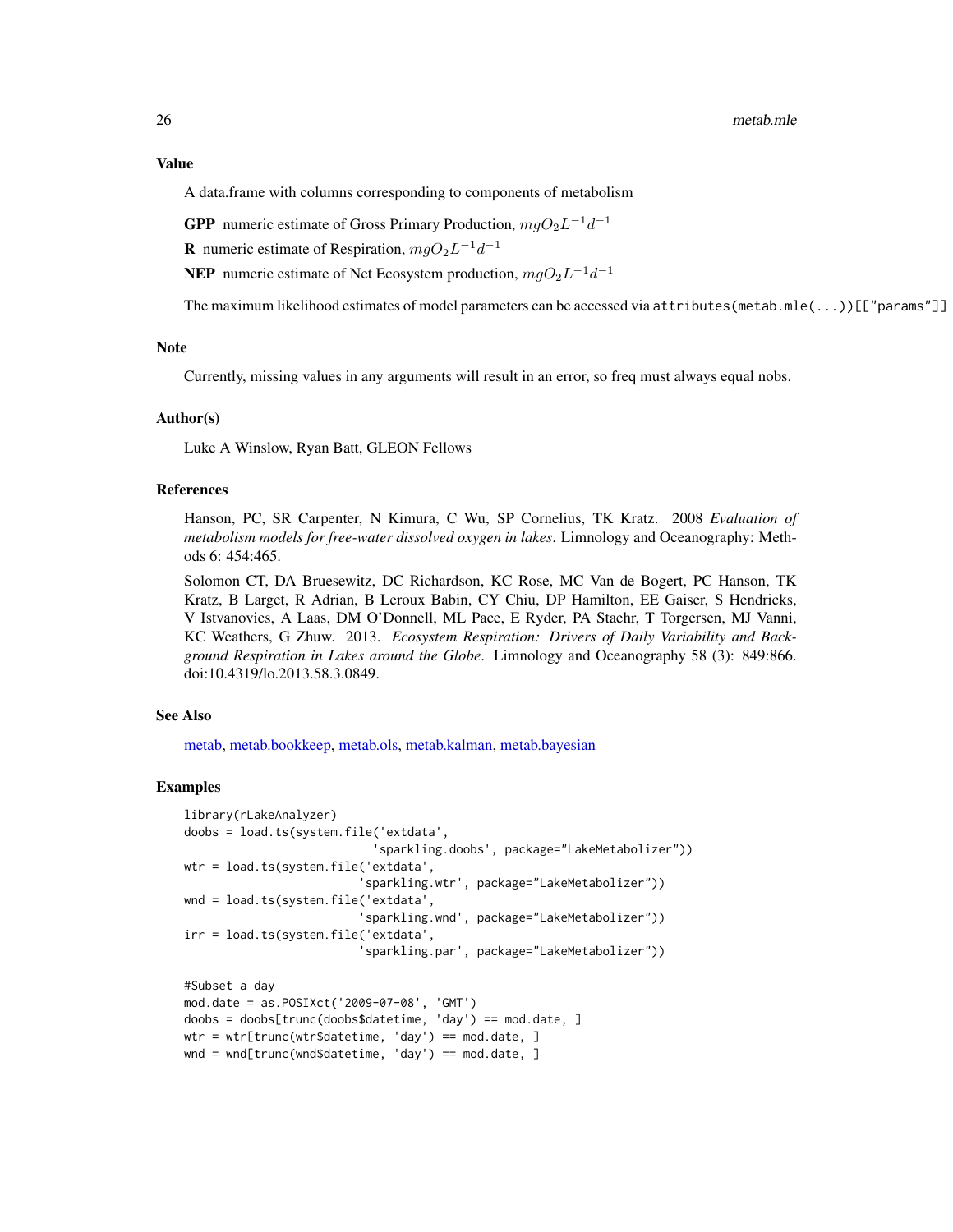#### <span id="page-26-0"></span>metab.ols 27

```
irr = irr[trunc(irr$datetime, 'day') == mod.date, ]
z.mix = ts.thermo.depth(wtr)
k600 = k.close.base(wnd[, 2])k.gas = k600.2.kGAS.base(k600, wtr[,3], 'O2')
do.sat = o2.at.sat.base(wtr[,3], altitude=300)
metab.mle(doobs[,2], do.sat, k.gas, z.mix[,2], irr[,2], wtr[,3])
```
<span id="page-26-1"></span>metab.ols *Metabolism model based on a ordinary least squares parameter estimation framework.*

## Description

This function runs the ordinary least squares metabolism model on the supplied gas concentration and other supporting data. This is a common approach that allows for the concurrent estimation of metabolism paramters from a timeseries.

#### Usage

metab.ols(do.obs, do.sat, k.gas, z.mix, irr, wtr, ...)

## Arguments

| do.obs     | Vector of dissolved oxygen concentration observations, mg $L^{\wedge}$ -1                                                    |
|------------|------------------------------------------------------------------------------------------------------------------------------|
| do.sat     | Vector of dissolved oxygen saturation values based on water temperature. Cal-<br>culate using o2.at.sat                      |
| k.gas      | Vector of kGAS values calculated from any of the gas flux models $(e.g., k.cole)$<br>and converted to kGAS using k600.2.kGAS |
| z.mix      | Vector of mixed-layer depths in meters. To calculate, see ts. meta. depths                                                   |
| irr        | Vector of photosynthetically active radiation in $\mu$ mol $m^{-2}s^{-1}$                                                    |
| wtr        | Vector of water temperatures in ${}^{\circ}C$ . Used in scaling respiration with temperature                                 |
| $\ddots$ . | additional arguments; currently "date time" is the only recognized argument passed<br>through $\ldots$                       |

#### Value

A data.frame with columns corresponding to components of metabolism

**GPP** numeric estimate of Gross Primary Production,  $mgO_2L^{-1}d^{-1}$ **R** numeric estimate of Respiration,  $mgO_2L^{-1}d^{-1}$ **NEP** numeric estimate of Net Ecosystem production,  $mgO_2L^{-1}d^{-1}$ 

#### Author(s)

Luke A Winslow, Ryan Batt, GLEON Fellows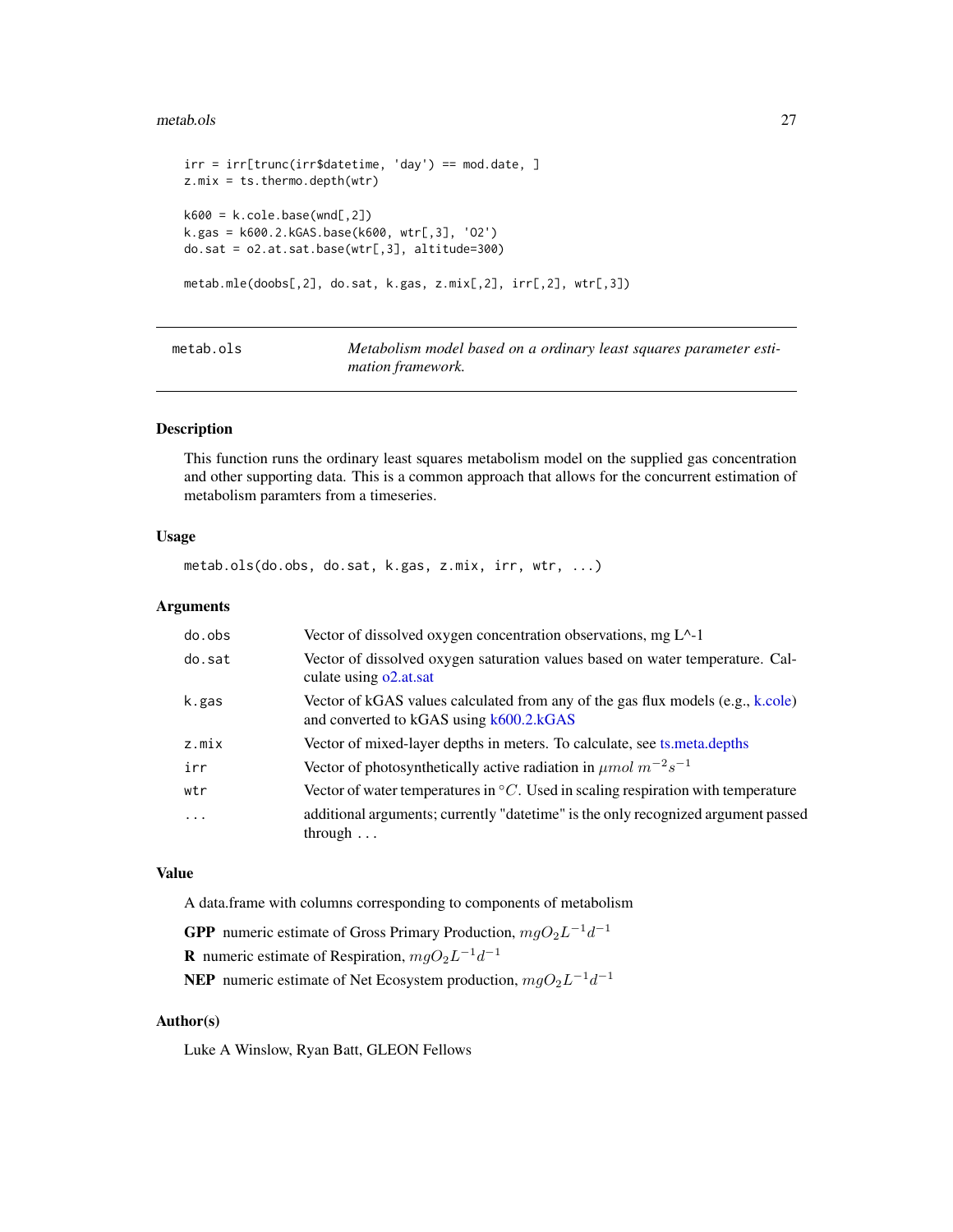#### See Also

[metab,](#page-15-2) [metab.bookkeep,](#page-19-1) [metab.mle,](#page-23-1) [metab.kalman,](#page-21-1) [metab.bayesian,](#page-18-1)

#### Examples

```
library(rLakeAnalyzer)
doobs = load.ts(system.file('extdata',
                           'sparkling.doobs', package="LakeMetabolizer"))
wtr = load.ts(system.file('extdata',
                         'sparkling.wtr', package="LakeMetabolizer"))
wnd = load.ts(system.file('extdata',
                         'sparkling.wnd', package="LakeMetabolizer"))
irr = load.ts(system.file('extdata',
                         'sparkling.par', package="LakeMetabolizer"))
#Subset a day
mod.date = as.POSIXct('2009-07-08')
doobs = doobs[trunc(doobs$datetime, 'day') == mod.date, ]
wtr = wtr[trunc(wtr$datetime, 'day') == mod.date, ]
wnd = wnd[trunc(wnd$datetime, 'day') == mod.date, ]
irr = irr[trunc(irr$datetime, 'day') == mod.date, ]
z.mix = ts. thermo. depth(wtr)
k600 = k.close.\nk.gas = k600.2.kGAS.base(k600, wrr[, 3], '02')do.sat = o2.at.sat.base(wtr[,3], altitude=300)
metab.ols(doobs[,2], do.sat, k.gas, z.mix[,2], irr[,2], wtr[,3])
```
<span id="page-27-1"></span>o2.at.sat *Calculates the equilibrium saturation concentration of oxygen in water at the supplied conditions*

## <span id="page-27-2"></span>Description

Used to calculate the equilibrium concentration of oxygen in water. The equilibration concentration of oxygen in water varies with both temperature, salinity, and the partial pressure of oxygen in contact with the water (calculated from supplied elevation or barometric pressure).

#### Usage

```
o2.at.sat(ts.data, baro, altitude = 0, salinity = 0,model = "garcia-benson")
o2.at.sat.base(temp, baro, altitude = 0, salinity = rep(0, length(temp)),
  model = "garcia-benson")
```
<span id="page-27-0"></span>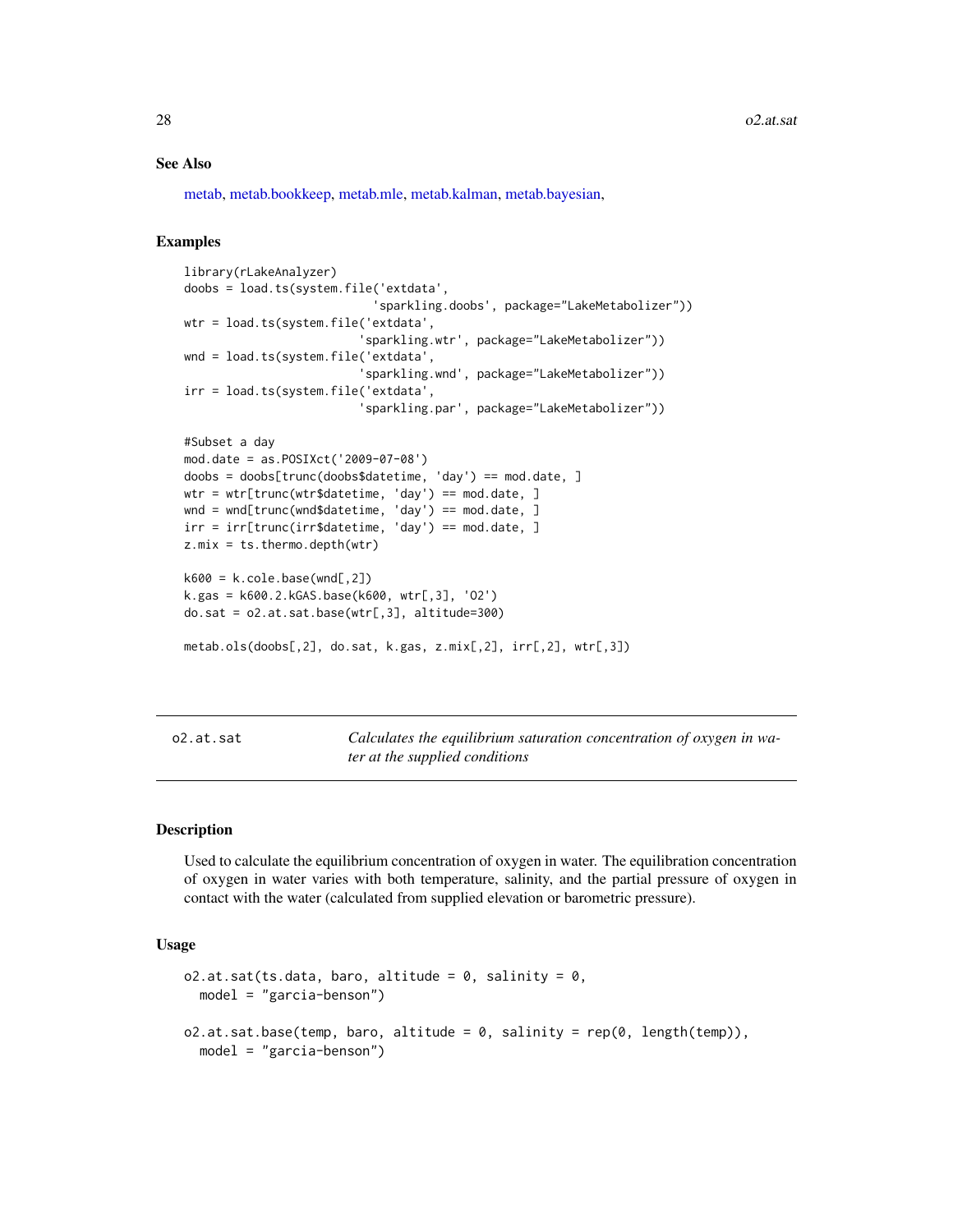#### $o2.$ at.sat  $29$

#### Arguments

| ts.data  | Object of class data.frame with two named columns "date time" and "wtr" (water<br>temp in deg $C$ ).                                                                                                                                                                                                                   |
|----------|------------------------------------------------------------------------------------------------------------------------------------------------------------------------------------------------------------------------------------------------------------------------------------------------------------------------|
| baro     | barometric pressure in millibars.                                                                                                                                                                                                                                                                                      |
| altitude | a numeric value indicating the elevation above mean sea level in meters. De-<br>faults to mean sea level. An alternative to supplying barometric pressure.                                                                                                                                                             |
| salinity | a numeric vector of salinity in PSU. Defaults to zero. Length must be one or<br>equal to length of temperature.                                                                                                                                                                                                        |
| model    | the empirical model to be used. "garcia-benson", "garcia", "weiss" and<br>"benson" are the available options. "garcia-benson" is our current recom-<br>mendation. The models correspond to the like-named references described be-<br>low, where both "garcia" and "garcia-benson" are from Garcia & Gordon<br>(1992). |
| temp     | a numeric vector of water temperature in degrees Celsius.                                                                                                                                                                                                                                                              |

#### Details

DO solubility is converted from mL/L to mg/L by multiplying by 1.42905, per USGS memo 2011.03. Corrections for vapor pressure are made according to barometric pressure as in Equations 2&3 of USGS memos 81.11 and 81.15. When barometric pressure is not supplied, it is estimated from altitude by the barometric formula as in Colt (2012).

## Value

The equilibration concentration at the supplied conditions in mg/L of oxygen.

## Author(s)

Luke A Winslow

#### References

Colt, John. *1 - Solubility of Atmospheric Gases in Freshwater.* In Computation of Dissolved Gas Concentration in Water as Functions of Temperature, Salinity and Pressure (Second Edition), edited by John Colt, 1-71. London: Elsevier, 2012. http://www.sciencedirect.com/science/article/pii/B9780124159167000012.

Garcia, H., and L. Gordon (1992), *Oxygen solubility in seawater: Better fitting equations*, Limnol. Oceanogr., 37(6).

Benson, B. B. & Krause, D. (1984). *The concentration and isotopic fractionation of oxygen dissolved in freshwater and seawater in equilibrium with the atmosphere.* Limnology and Oceanography, 29(3), 620-632. doi:10.4319/lo.1984.29.3.0620

Staehr, Peter A., Darren Bade, Matthew C. Van de Bogert, Gregory R. Koch, Craig Williamson, Paul Hanson, Jonathan J. Cole, and Tim Kratz. *Lake Metabolism and the Diel Oxygen Technique: State of the Science.* Limnology and Oceanography: Methods 8, no. 11 (November 1, 2010): 628-44. doi:10.4319/lom.2010.8.0628

USGS. New Tables of Dissolved Oxygen Saturation Values. Quality of Water Branch, 1981. http://water.usgs.gov/admin/mem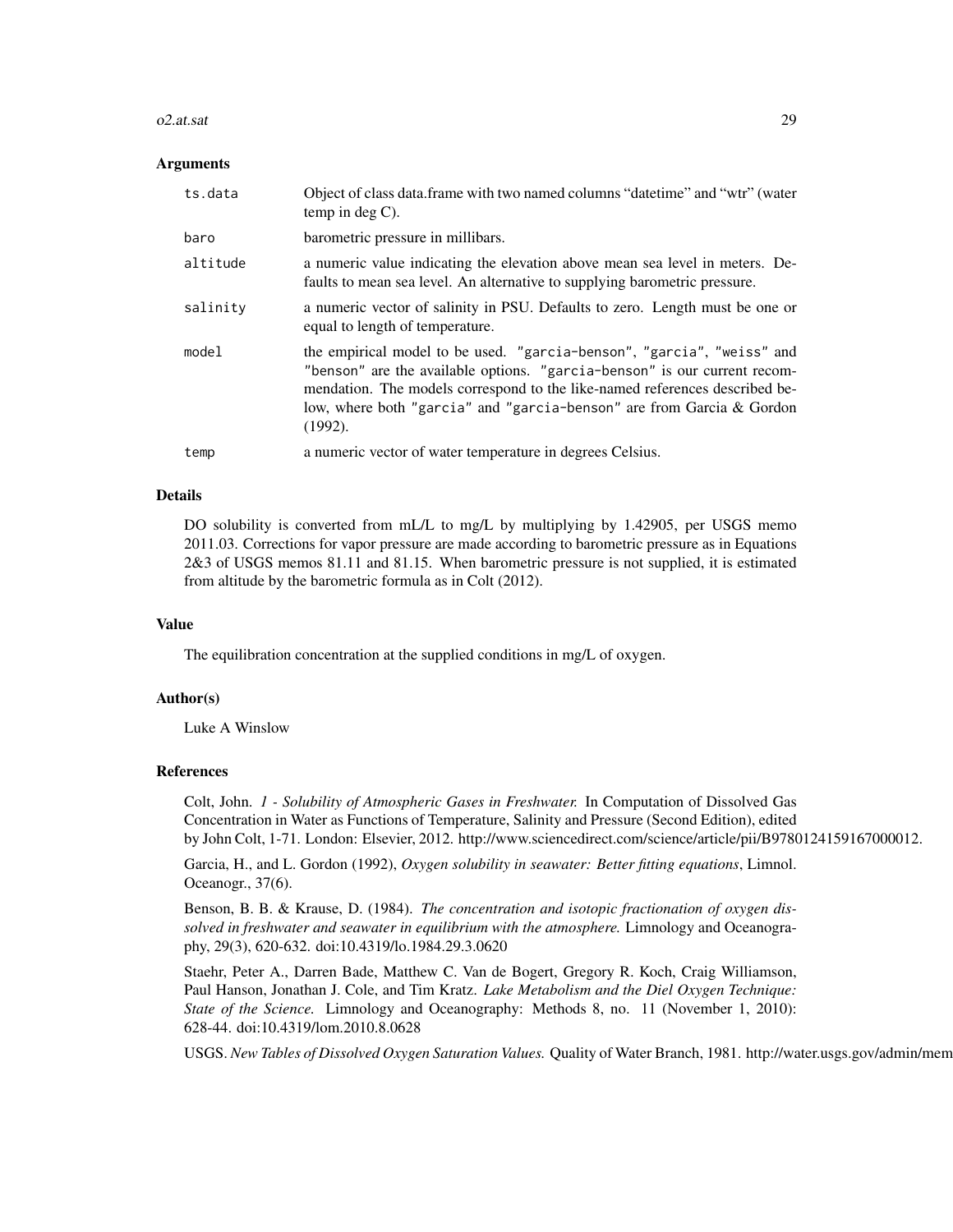#### 30 par.to.sw

USGS. *New Tables of Dissolved Oxygen Saturation Values; Amendment of Quality of Water Technical Memorandum No. 81.11.* Quality of Water Branch, 1981. http://water.usgs.gov/admin/memo/QW/qw81.15.html.

USGS. *Change to Solubility Equations for Oxygen in Water.* Technical Memorandum 2011.03. USGS Office of Water Quality, 2011.

Weiss, R. (1970). *The solubility of nitrogen, oxygen and argon in water and seawater*. Deep Sea Research and Oceanographic Abstracts, 17(4), 721-735. doi:10.1016/0011-7471(70)90037-9

#### See Also

[water.density,](#page-0-0) [o2.at.sat.base](#page-27-2)

## Examples

```
temp.random = 1:25sal.range = 1:25par(mfrow=c(1,2))
plot(temp.range, o2.at.sat.base(temp.range), xlab='Temperature (C)',
ylab='Oxygen Saturation (mg/L)')
plot(o2.at.sat.base(rep(20,25), salinity=sal.range), xlab='Salinity (PSU)', ylab='')
```
<span id="page-29-1"></span>

| par.to.sw | Convert PAR to shortwave |
|-----------|--------------------------|
|-----------|--------------------------|

#### Description

Returns incoming shortwave radiation by converting PAR measuremt.

#### Usage

```
par.to.sw.base(par, coeff=0.473)
```

```
par.to.sw(data, par.col='par', coeff=0.473)
```
#### Arguments

| data    | Object of class data.frame with column name 'par' (units umol/m $\frac{\text{N}}{2}$ /sec)                                                                 |
|---------|------------------------------------------------------------------------------------------------------------------------------------------------------------|
| par.col | String of alternative name for PAR column                                                                                                                  |
| coeff   | Numerical coefficient to convert PAR (umol/m $\frac{\text{N}}{\text{2}}$ /sec) to SW (W/m $\text{N}$ ). Defaults<br>to value from Britton and Dodd (1976). |
| par     | Numeric vector of PAR values (umol/m^2/sec)                                                                                                                |

<span id="page-29-0"></span>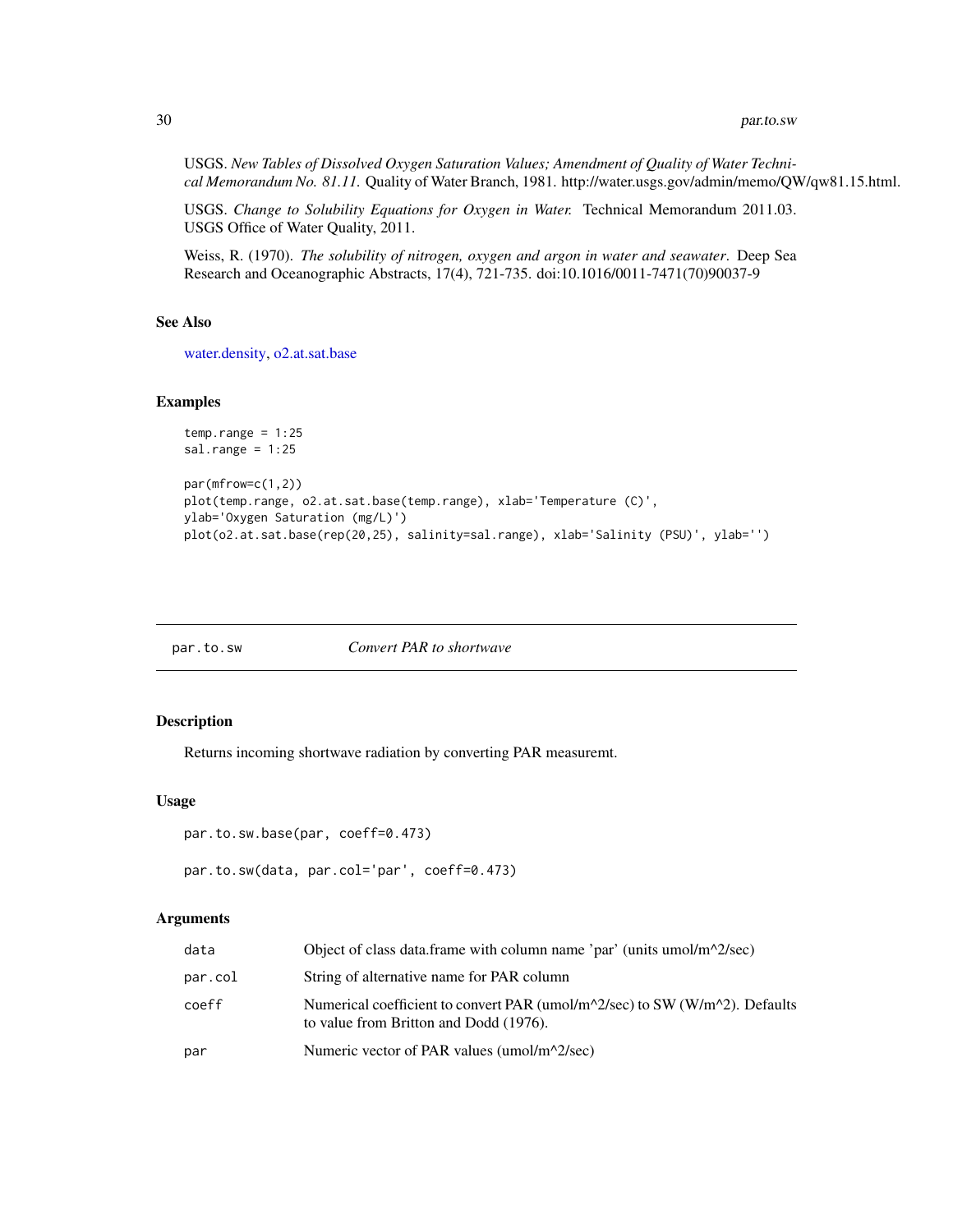#### <span id="page-30-0"></span>rmv.vars 31

## Value

#For par.to.sw

Object of class data.frame with column name 'sw' and other values from ts.data

#For par.to.sw.base

Numeric vector of shortwave values with units W/m^2

## Author(s)

LakeMetabolizer

## References

Britton, C. M., and J. D. Dodd. *Relationships of photosynthetically active radiation and shortwave irradiance.* Agricultural Meteorology 17, no. 1 (1976): 1-7.

## See Also

[sw.to.par](#page-32-1)

## Examples

```
par <- 800
par.to.sw.base(par)
```
<span id="page-30-1"></span>rmv.vars *subsets data.frame according to header names*

## Description

subsets data according to header names. Excludes all matches to var.name

#### Usage

```
rmv.vars(data, var.name, ignore.missing=TRUE, ignore.offset=FALSE)
```
## Arguments

| data     | Object of class data frame                                                                                                  |
|----------|-----------------------------------------------------------------------------------------------------------------------------|
| var.name | A character vector of names to remove from data                                                                             |
|          | ignore missing Boolean, should an error be thrown if no matching data found                                                 |
|          | ignore offset Should the numerical offset be ignored in the match, (e.g. all wtr columns<br>removed, or wtr_0 specifically) |

## Value

An object of class data.frame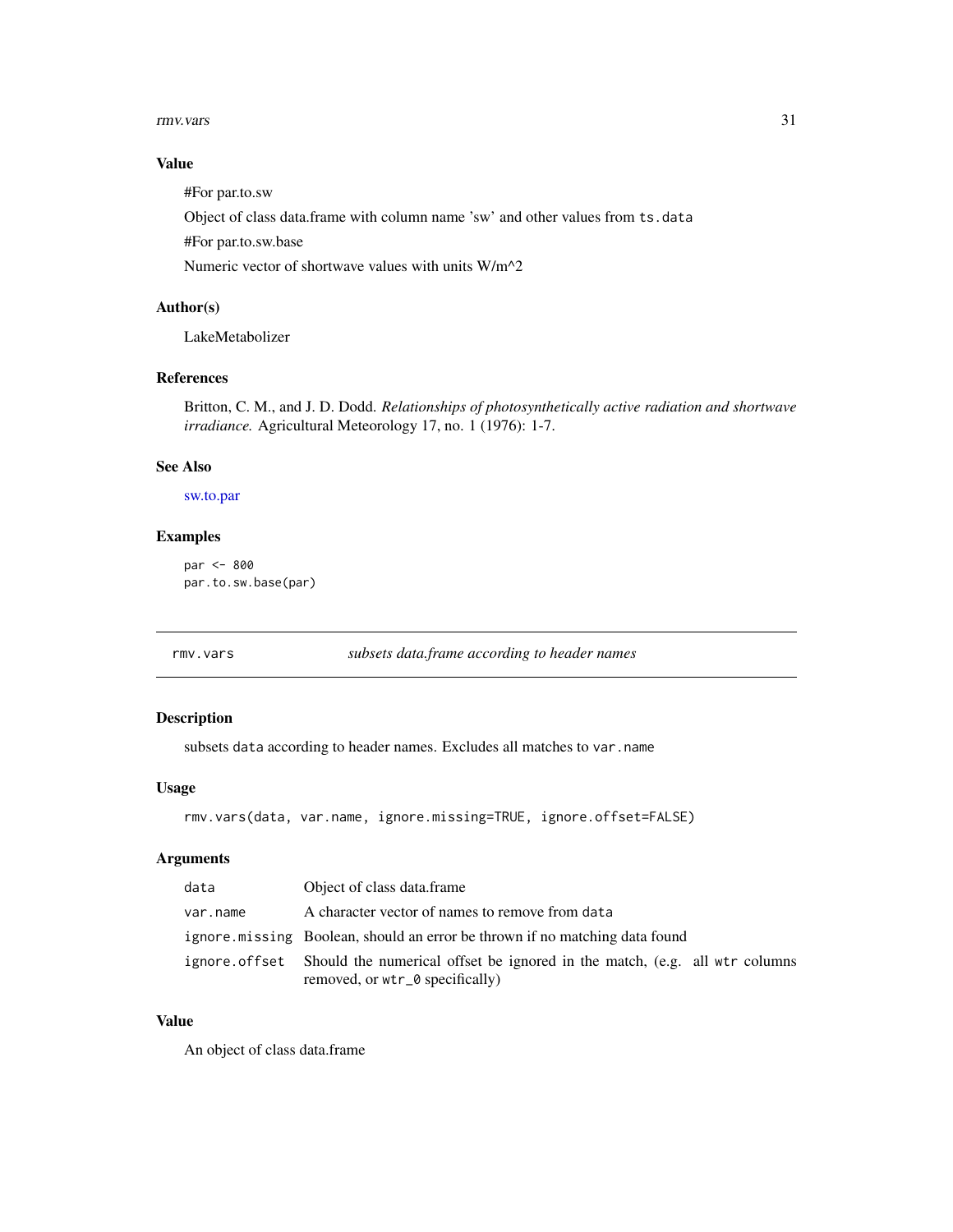## <span id="page-31-0"></span>Author(s)

Luke A. Winslow

## See Also

[has.vars](#page-6-1) [get.vars](#page-4-1)

<span id="page-31-1"></span>sun.rise.set *Calculates the time of sunrise and sunset*

## Description

Calculates the time of sunrise and sunset based on latitude and date.

## Usage

sun.rise.set(datetimes, lat)

## Arguments

| datetimes | Vector of dates as POSIXct or POSIX1t (see DateTimeClasses) format      |
|-----------|-------------------------------------------------------------------------|
| lat       | Single latitude value of site. South should be negative, north positive |

## Value

A 2-column matrix, first column sunrise, second column sunset, as [POSIXct](#page-0-0) format. Value is NA when there is no defined sunrise or sunset for that day (winter/summer at high and low latitudes).

## Author(s)

Luke A. Winslow

## References

Iqbal, Muhammad. 1983. An Introduction to Solar Radiation. Elsevier.

## See Also

[is.night](#page-7-1) [is.day](#page-6-2)

```
sun.rise.set(lat=40.75,datetimes=as.POSIXlt('2013-03-31'))
```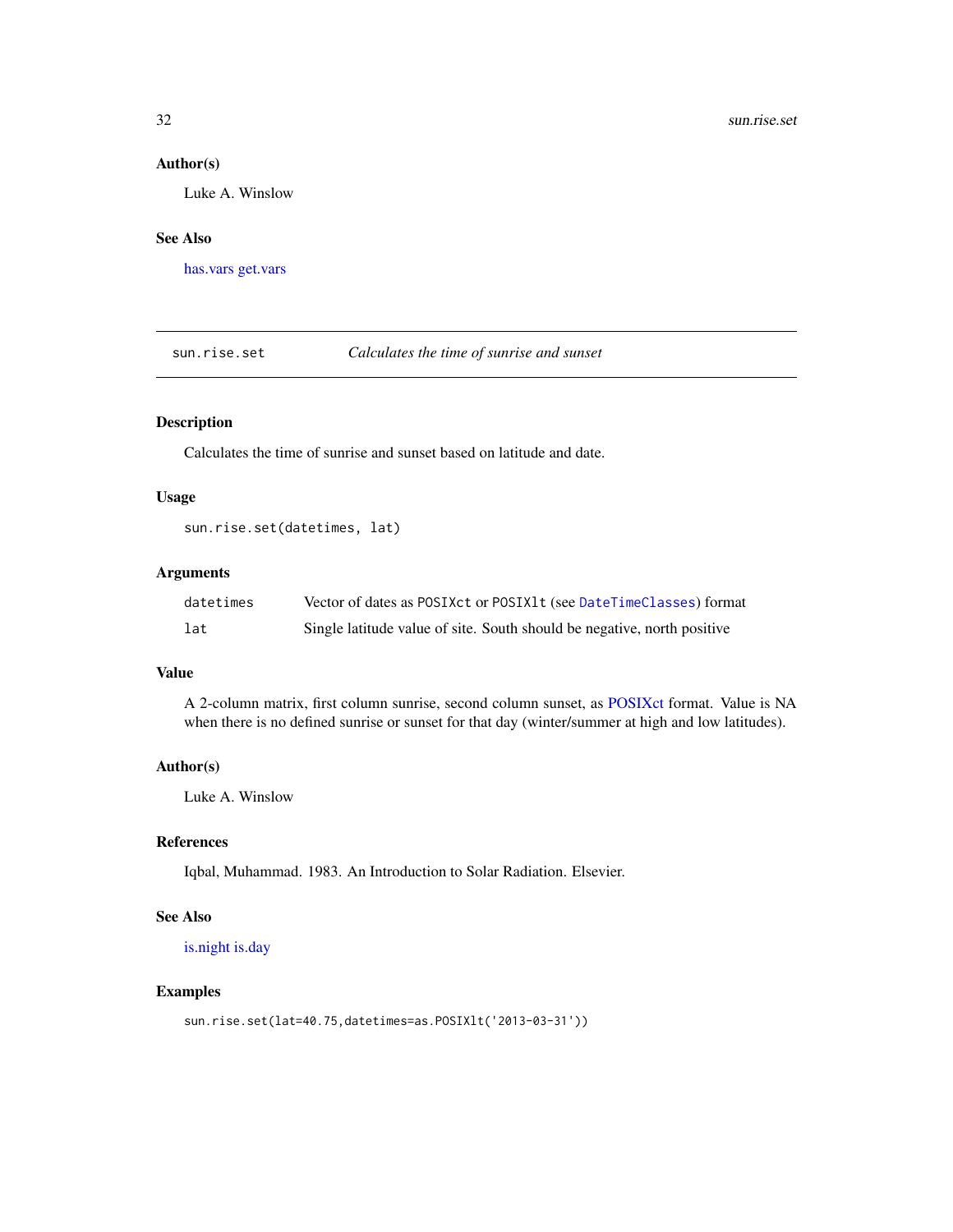<span id="page-32-1"></span><span id="page-32-0"></span>

Returns PAR by converting incoming shortwave radiation measuremt.

#### Usage

```
sw.to.par(data, sw.col='sw', coeff=2.114)
```

```
sw.to.par.base(sw, coeff=2.114)
```
## Arguments

| data      | Object of class data. frame with column name sw (or specified alternate)                                                                                                       |
|-----------|--------------------------------------------------------------------------------------------------------------------------------------------------------------------------------|
| sw.col    | Name of column containing shortwave data (units must be $W/m^2$ )                                                                                                              |
| coeff     | Numerical coefficient to convert SW (W/m <sup><math>\sim</math></sup> 2) to PAR (umol/m <sup><math>\sim</math>2/sec). Defaults</sup><br>to value from Britton and Dodd (1976). |
| <b>SW</b> | Numeric shortwave value in $W/m^2$                                                                                                                                             |

#### Value

#For sw.to.par Object of class data.frame with column name 'par' and other values from ts.data #for sw.to.par.base Numeric vector of PAR values in units umol/m^2/sec

## Author(s)

Luke Winslow and others

## References

Britton, C. M., and J. D. Dodd. *Relationships of photosynthetically active radiation and shortwave irradiance.* Agricultural Meteorology 17, no. 1 (1976): 1-7.

## See Also

[par.to.sw](#page-29-1)

```
#For base function
sw <- 800
sw.to.par.base(sw)
```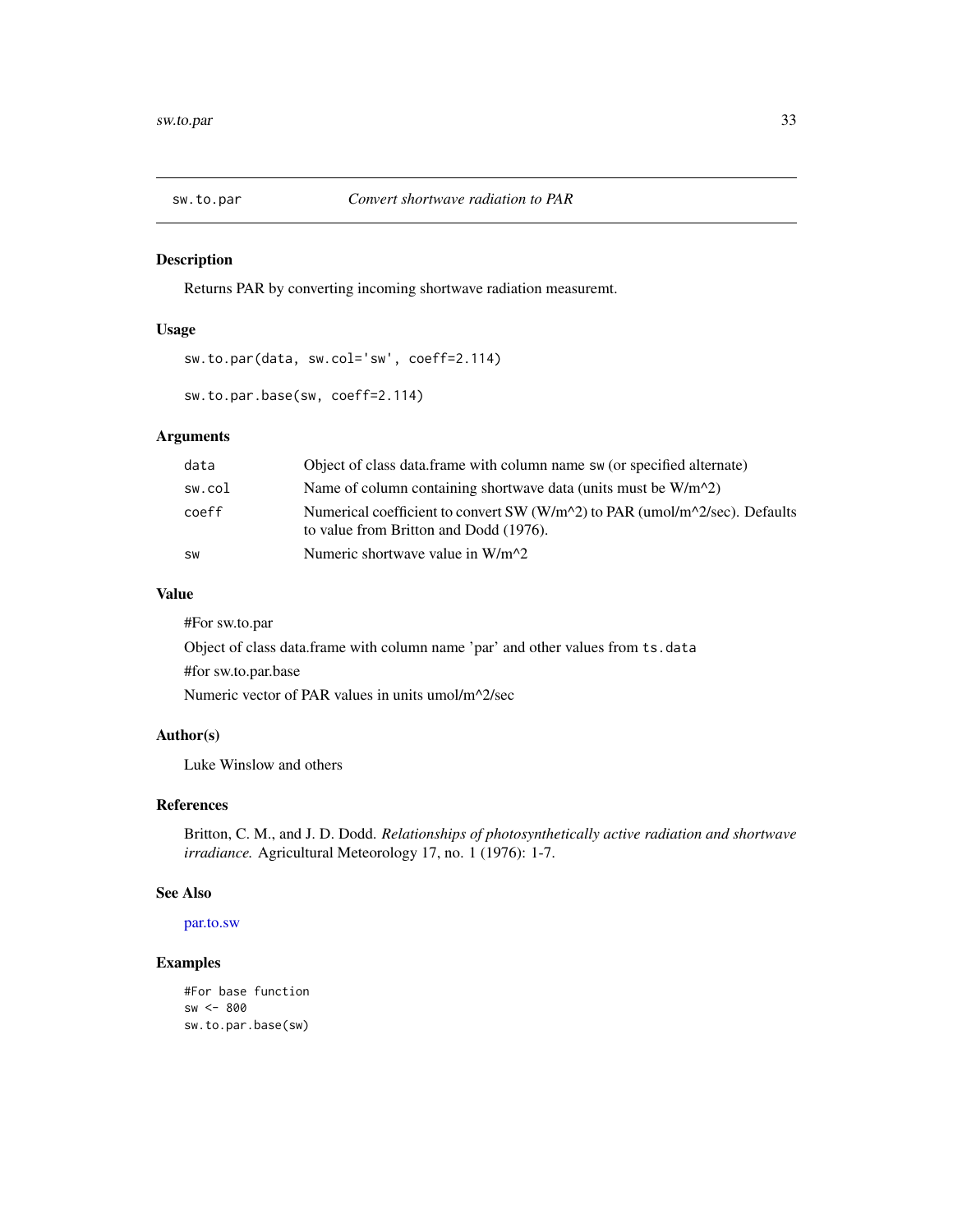<span id="page-33-1"></span><span id="page-33-0"></span>

Smoothes a temperature time series uses a Kalman filter/ smoother.

#### Usage

```
temp.kalman(wtr, watts, ampH=1, ...)
```
## Arguments

| wtr      | Vector (regular time series) of water temperature in degrees C            |
|----------|---------------------------------------------------------------------------|
| watts    | estimate of watts entering the layer at each time step, from watts in     |
| ampH     | factor by which to artificially amplify the observation error variance, H |
| $\cdots$ | parameters to be passed to optim                                          |

## Details

basic model process is  $x[t] = beta * x[t-1] + c1 * watts[t-1]$ 

#### Value

a smoothed temperature time series

## Author(s)

Ryan Batt

#### References

Batt, Ryan D. and Stephen R. Carpenter. 2012. *Free-water lake metabolism: addressing noisy time series with a Kalman filter*. Limnology and Oceanography: Methods 10: 20-30. doi: 10.4319/lom.2012.10.20

## See Also

[watts.in](#page-34-1) [metab.kalman](#page-21-1)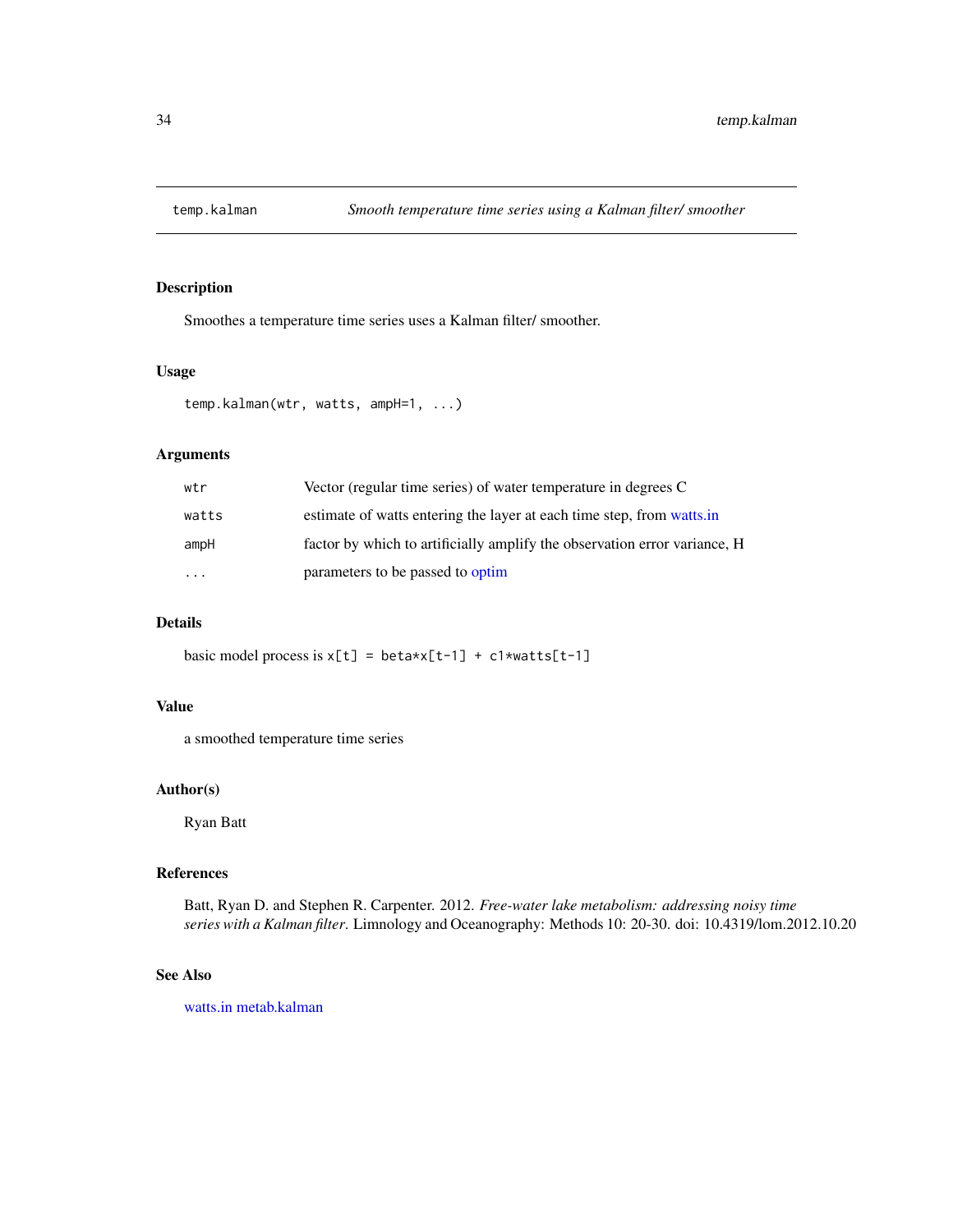<span id="page-34-0"></span>

returns index of column matches for data according to header names matches with var.names.

#### Usage

var.indx(data, var.name)

#### Arguments

| data     | Object of class data.frame                            |
|----------|-------------------------------------------------------|
| var.name | A character vector of names to find matches with data |

#### Value

a boolean vector with same length as var.names

## Author(s)

Luke A. Winslow

#### See Also

[has.vars](#page-6-1) [get.vars](#page-4-1) [rmv.vars](#page-30-1)

<span id="page-34-1"></span>watts.in *Simple estimate of energy gained by a layer of water*

#### Description

Estimate the amount of energy gained by a layer of water as the difference between energy entering from the top of the layer and energy leaving at the bottom. Energy gained/ lost is calculated from photosynthetically active radiation (PAR, which is then converted to watts) and an estimate of kd (light attenuation coefficient) which is derived from the depth of 1 percent surface light.

## Usage

watts.in(top, bot, irr, z1perc)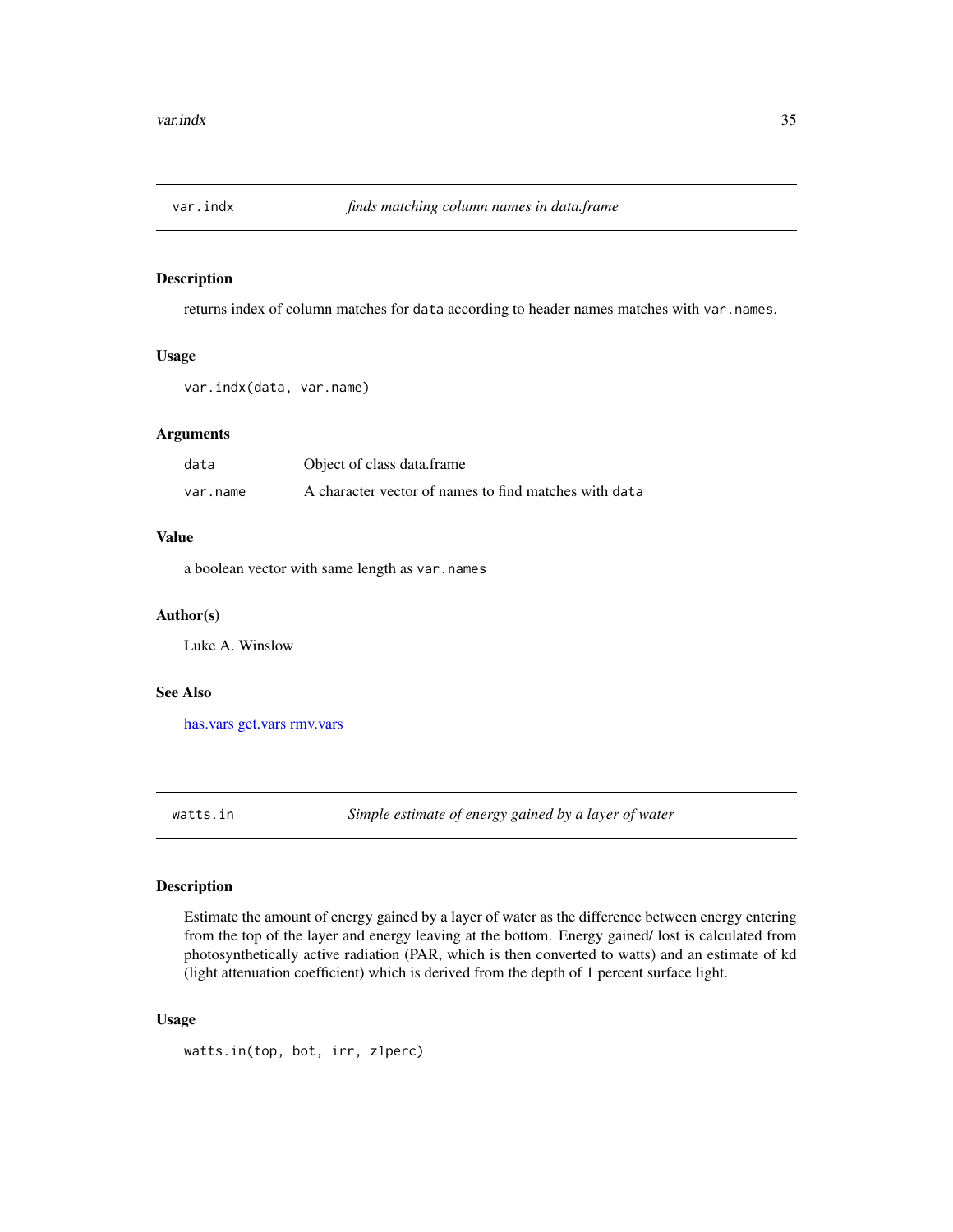#### <span id="page-35-0"></span>Arguments

| top    | Depth of the top of the layer, in meters       |
|--------|------------------------------------------------|
| bot    | Depth of the bottom of the layer, in meters    |
| irr    | PAR in uE/s (umol / $m^2$ / s)                 |
| z1perc | Depth of 1 percent of surface light, in meters |

#### Details

This rough estimate is used in the Kalman filter/ smoother for water temperature. It does not account for a variety of potentially important factors, and is made specifically for use with temp.kalman(), which uses maximum likelihood to fit a linear coefficient that converts this heat gain estimate into temperature change.

## Value

numeric vector of estimates of energy gain

## Author(s)

Ryan Batt, Luke Winslow

#### References

Batt, Ryan D. and Stephen R. Carpenter. 2012. *Free-water lake metabolism: addressing noisy time series with a Kalman filter*. Limnology and Oceanography: Methods 10: 20-30. doi: 10.4319/lom.2012.10.20

### See Also

[temp.kalman](#page-33-1) [metab.kalman](#page-21-1)

#### Examples

watts.in(3.2, 4, 1200, 4.5)

wind.scale *Wind Scaling U10 - exponential conversion to 10m wind speed*

#### Description

Scale wind speed to standard U10 (10 meters) based on height of observations

#### Usage

```
## Used for timeseries data in a data.frame
wind.scale(ts.data, wnd.z)
## Used for raw numeric data
wind.scale.base(wnd, wnd.z)
```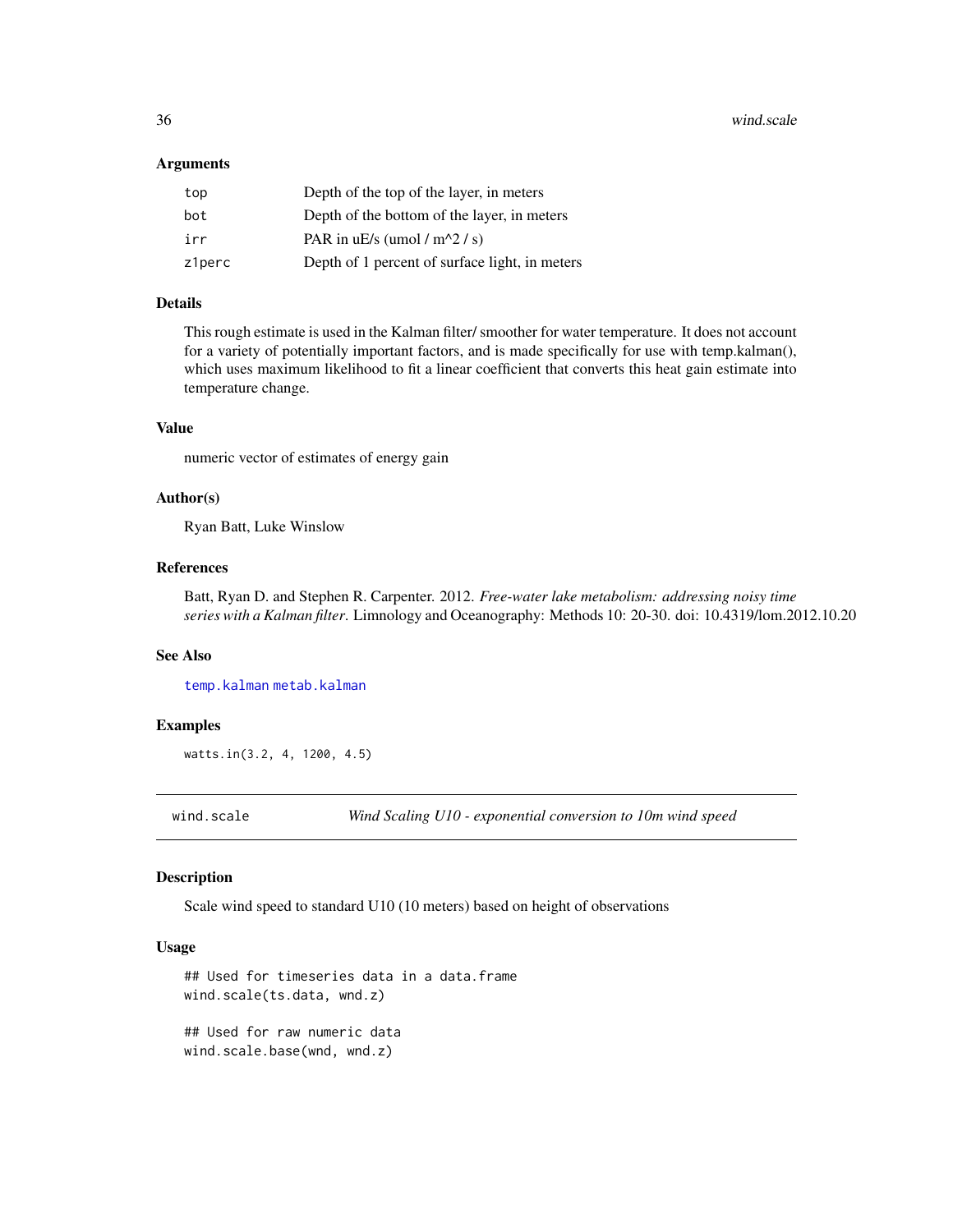#### <span id="page-36-0"></span>wind.scale 37

#### Arguments

| ts.data | Object of class data.frame containing a wnd column.                   |
|---------|-----------------------------------------------------------------------|
| wnd.z   | height of anemometer (Units: meters)                                  |
| wnd     | measured wind speed (Units: typically m s-1, but it is unit agnostic) |

## Details

This function transforms wind speed to the standard U10, speed at 10 meters, based on the common exponential wind profile assumption. wind.scale defaults to using the supplied wnd.z value. If wnd.z is not supplied, it attempts to determine the anemometer height from the suffix of the header (e.g., a header of wnd\_3 would mean an anemometer height of 3 meters).

## Value

## wind.scale Returns a data frame with columns datetime and wnd\_10 and the same number of rows as ts.data

## wind.scale.base Returns a vector with the same length as wnd

## Author(s)

Aline Jaimes, Luke A. Winslow

## References

Saucier, W. 2003. *Principles of Meteorological Analysis*. Dover Publications. New York. p433

## See Also

Models of gas flux [k.cole,](#page-8-2) [k.crusius,](#page-8-2) [k.macIntyre,](#page-8-2) & [k.read.](#page-8-1)

## Examples

```
wndSpeed <- c(5.1,6.3,6.3,5.2,7,7.2)
wndHeight <- 2
```
wind.scale.base(wndSpeed, wndHeight)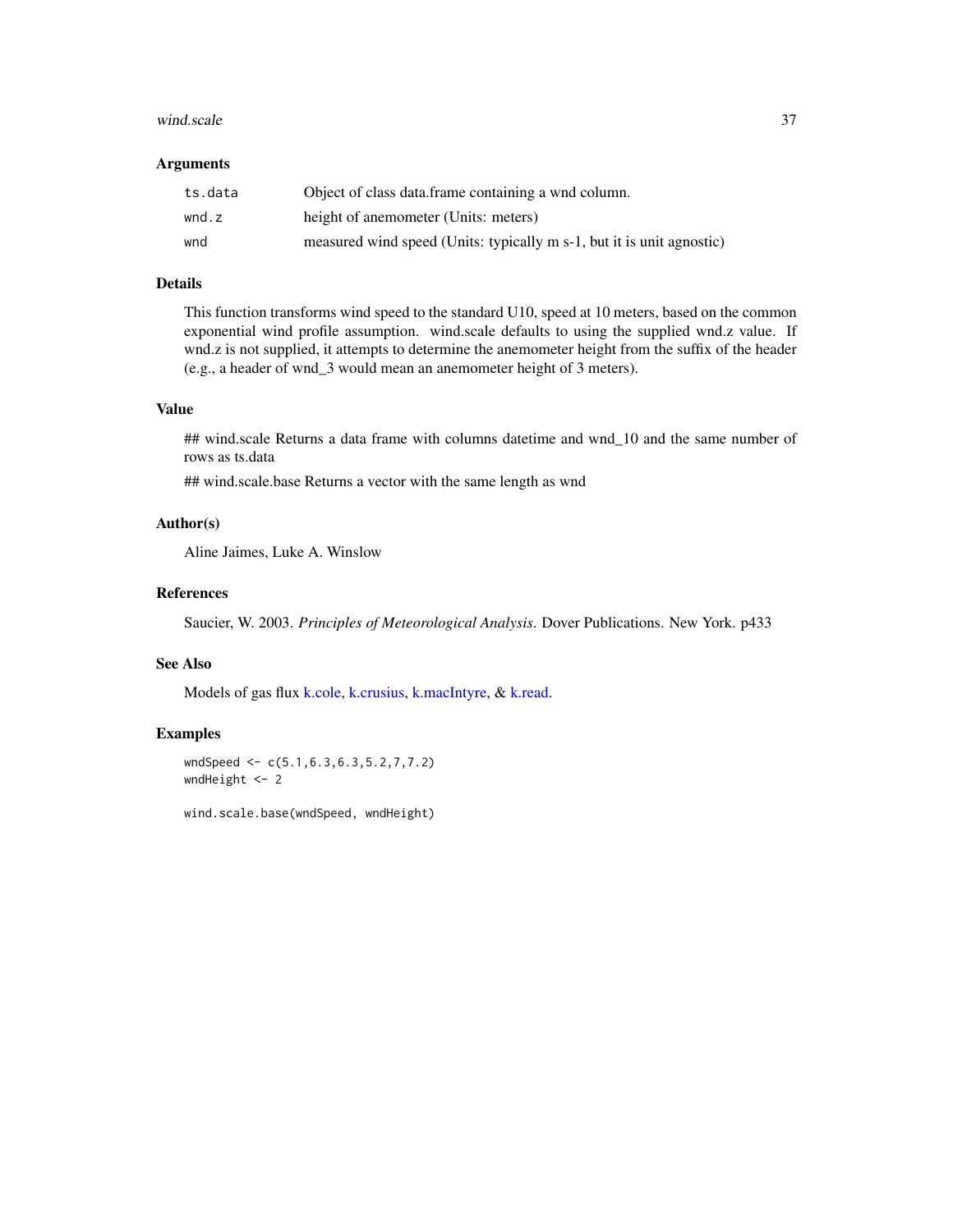# <span id="page-37-0"></span>Index

∗Topic IO load.all.data, [15](#page-14-0) load.meta, [16](#page-15-0) ∗Topic file load.all.data, [15](#page-14-0) load.meta , [16](#page-15-0) ∗Topic math, o2.at.sat, [28](#page-27-0) ∗Topic math calc.lw.net, [2](#page-1-0) calc.zeng, [3](#page-2-0) getSchmidt , [6](#page-5-0) k.read, [9](#page-8-0) k.read.base , [11](#page-10-0) par.to.sw , [30](#page-29-0) sw.to.par , [33](#page-32-0) watts.in, [35](#page-34-0) ∗Topic metabolism metab , [16](#page-15-0) ∗Topic methods calc.lw.net , [2](#page-1-0) calc.zeng, [3](#page-2-0) get.Ts , [5](#page-4-0) get.vars , [5](#page-4-0) getSchmidt , [6](#page-5-0) has.vars , [7](#page-6-0) is.day , [7](#page-6-0) is.night , [8](#page-7-0) k.read, [9](#page-8-0) k.read.base , [11](#page-10-0) o2.at.sat, [28](#page-27-0) par.to.sw , [30](#page-29-0) rmv.vars , [31](#page-30-0) sun.rise.set, [32](#page-31-0) sw.to.par , [33](#page-32-0) var.indx , [35](#page-34-0) watts.in, [35](#page-34-0)

attributes , *[17](#page-16-0)* , *[23](#page-22-0)*

<code>calc.lw.net, $\,2$  $\,2$ </code> calc.zeng, [3](#page-2-0) data.frame , *[15](#page-14-0)* DateTimeClasses , *[7,](#page-6-0) [8](#page-7-0)* , *[32](#page-31-0)* get.Ts, <mark>[5](#page-4-0)</mark> get.vars , *[5](#page-4-0)* , [5](#page-4-0) , *[7](#page-6-0)* , *[32](#page-31-0)* , *[35](#page-34-0)* getSchmidt, <mark>[6](#page-5-0)</mark> has.vars , *[5](#page-4-0) , [6](#page-5-0)* , [7](#page-6-0) , *[32](#page-31-0)* , *[35](#page-34-0)* is.day, [7](#page-6-0), [8](#page-7-0), [32](#page-31-0) is.night , *[8](#page-7-0)* , [8](#page-7-0) , *[32](#page-31-0)* jags , *[19](#page-18-0)* k.cole , *[10](#page-9-0)* , *[13](#page-12-0)* , *[18](#page-17-0) , [19](#page-18-0)* , *[21](#page-20-0) , [22](#page-21-0)* , *[25](#page-24-0)* , *[27](#page-26-0)* , *[37](#page-36-0)* k.cole *(*k.read *)* , [9](#page-8-0) k.cole.base *(*k.read.base *)* , [11](#page-10-0) k.crusius , *[9](#page-8-0) , [10](#page-9-0)* , *[13](#page-12-0)* , *[18](#page-17-0)* , *[37](#page-36-0)* k.crusius *(*k.read *)* , [9](#page-8-0) k.crusius.base , *[12](#page-11-0)* k.crusius.base *(*k.read.base *)* , [11](#page-10-0) k.heiskanen , *[10](#page-9-0)* , *[13](#page-12-0)* k.heiskanen *(*k.read *)* , [9](#page-8-0) k.heiskanen.base *(*k.read.base *)* , [11](#page-10-0) k.macIntyre , *[3](#page-2-0)* , *[9](#page-8-0) , [10](#page-9-0)* , *[13](#page-12-0)* , *[18](#page-17-0)* , *[37](#page-36-0)* k.macIntyre *(*k.read *)* , [9](#page-8-0) k.macIntyre.base , *[12](#page-11-0)* k.macIntyre.base *(*k.read.base *)* , [11](#page-10-0) k.read , *[3](#page-2-0) , [4](#page-3-0)* , [9](#page-8-0) , *[13](#page-12-0) , [14](#page-13-0)* , *[18](#page-17-0)* , *[37](#page-36-0)* k.read.base , [11](#page-10-0) , *[14](#page-13-0)* k.read.soloviev.base *(*k.read.base *)* , [11](#page-10-0) k.vachon , *[10](#page-9-0)* , *[13](#page-12-0)* k.vachon *(*k.read *)* , [9](#page-8-0) k.vachon.base , *[9](#page-8-0)* , *[12](#page-11-0)* k.vachon.base *(*k.read.base *)* , [11](#page-10-0) k600.2.kGAS , *[12](#page-11-0)* , [14](#page-13-0) , *[18](#page-17-0) , [19](#page-18-0)* , *[21](#page-20-0) , [22](#page-21-0)* , *[25](#page-24-0)* , *[27](#page-26-0)*

load.all.data , [15](#page-14-0) , *[16](#page-15-0)*